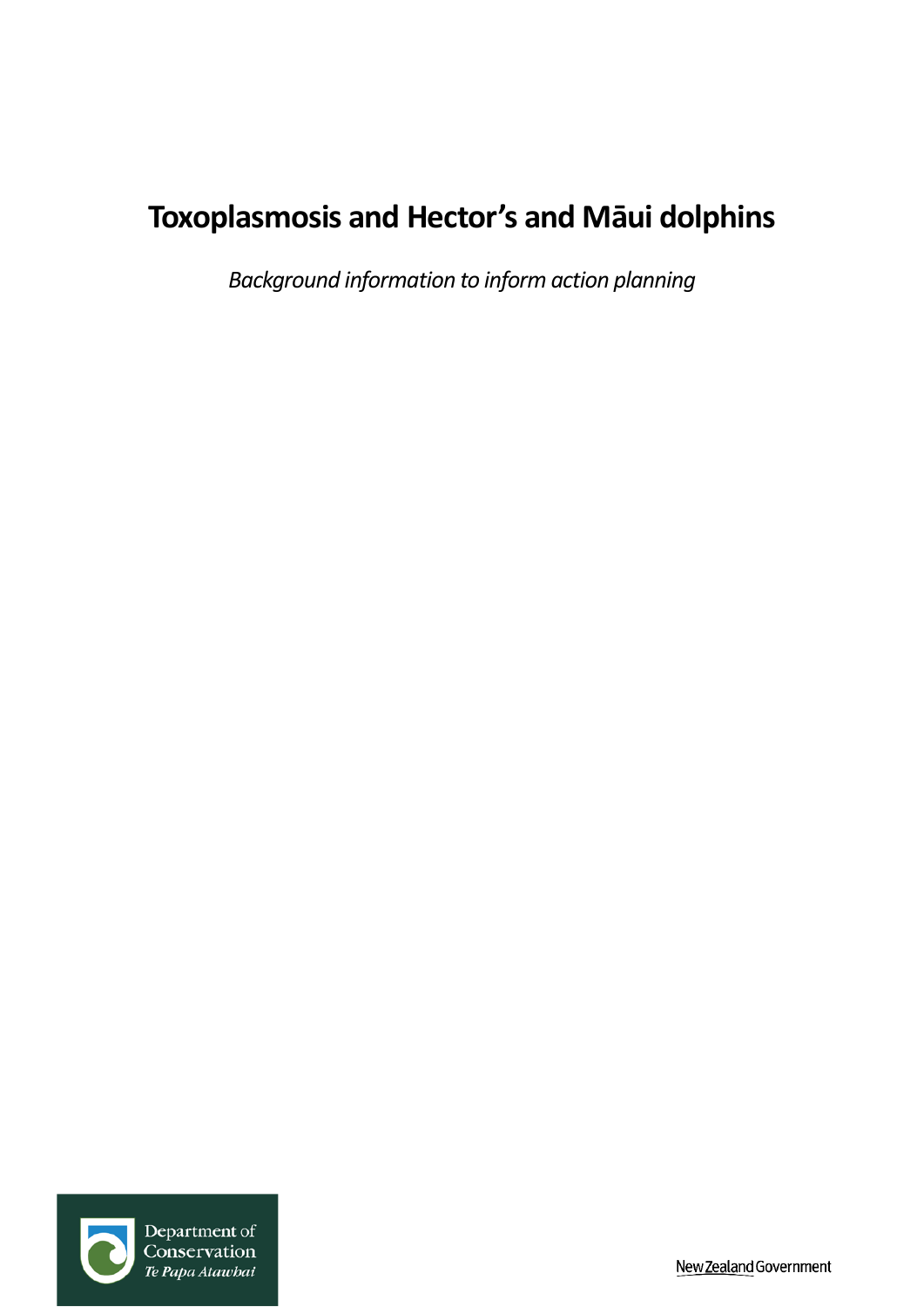# **Table of Contents**

Department of Conservation, PO Box 10 420, Wellington 6143. June 2020.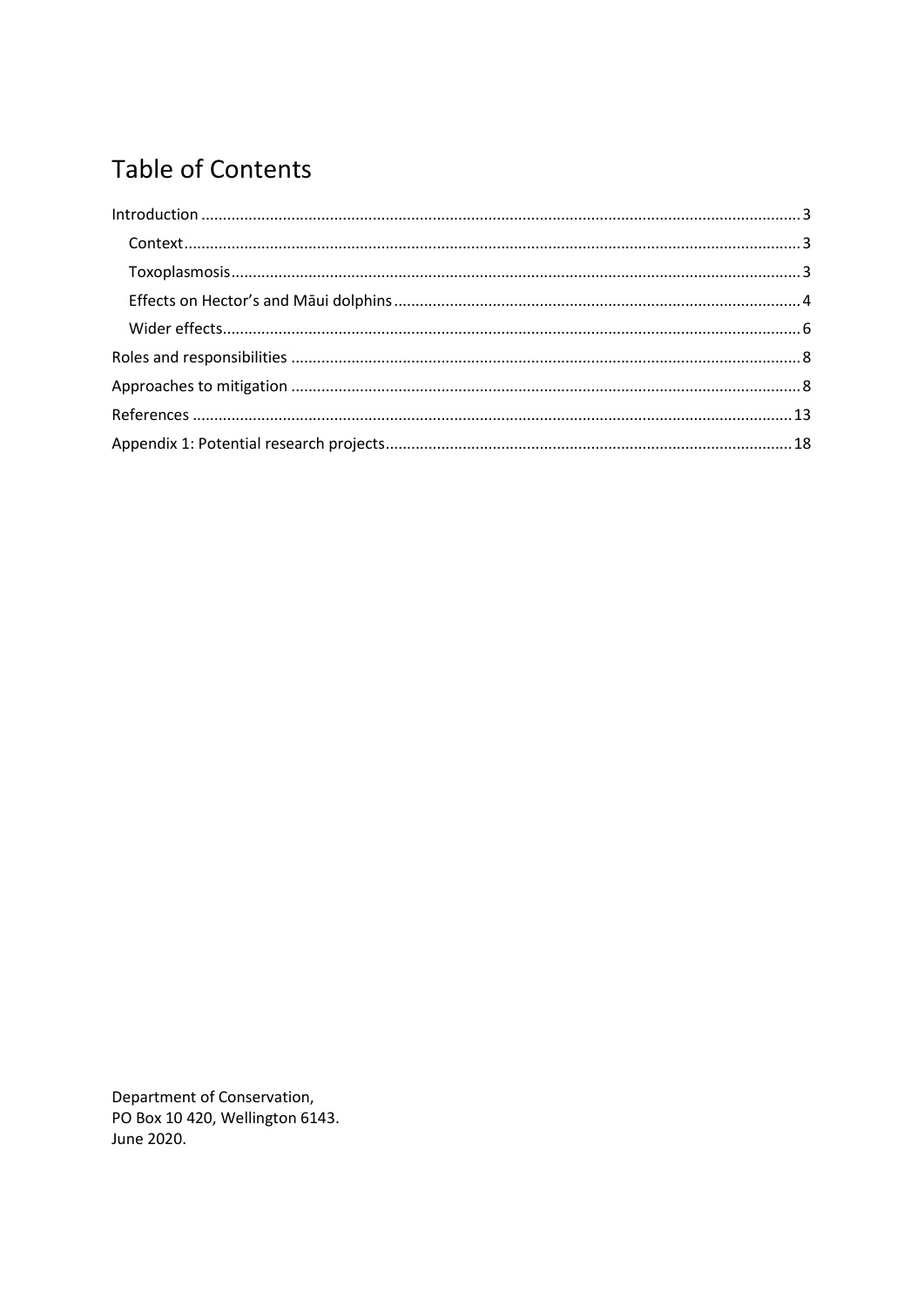## <span id="page-2-0"></span>Introduction

### <span id="page-2-1"></span>**Context**

A draft action plan is being developed to address the threat of toxoplasmosis to Hector's and Māui dolphins, following public consultation on proposals for an updated Hector's and Māui dolphins Threat Management Plan in 2019. This background document aims to provide further detail on the issue and mitigation options to support the plan. The action plan draws heavily on a literature review carried out for the Department of Conservation (DOC) (J.O. Roberts, W.D. Roe and H.F.E. Jones 2020: The effects of *Toxoplasma gondii* on New Zealand wildlife: implications for conservation and management – submitted to the *Journal of Pacific Conservation Biology* – Manuscript ID PC2005) and references therein. An executive summary of that review is available here [www.doc.govt.nz/toxoplasmosis](http://www.doc.govt.nz/toxoplasmosis-action-plan)-action-plan.

Toxoplasmosis is a confirmed cause of death in these dolphins  $1$  and recent research commissioned for the review of the threat management plan suggests that it is a significant threat<sup>[2](#page-2-4)</sup>, particularly for Māui dolphins, which are ranked as Critically Endangered under the New Zealand Threat Classification System (NZTCS).

The consultation document for the threat management plan included a proposal for the development of a toxoplasmosis action plan that would include targeted research to inform action, improve knowledge on toxoplasmosis (including the effects on dolphins and other wildlife) and, ultimately, reduce the number of dolphin deaths attributable to toxoplasmosis to near zero. Many submissions received during the consultation process agreed that toxoplasmosis is a significant threat to the dolphins and supported the development of an action plan to address this threat. Note that toxoplasmosis also impacts other species (including livestock and humans), and so although this plan is focused on addressing the threat to the dolphins, it is expected that there are likely to be wider benefits associated with the research and action proposed here.

Proposals for management measures for threats to the dolphins other than toxoplasmosis (such as interaction with fisheries, seismic surveying, seabed mining and tourism) were also included in the public consultation document, and final decisions will be described in the updated threat management plan.

### <span id="page-2-2"></span>**Toxoplasmosis**

*Toxoplasma gondii* is a protozoan parasite that causes the potentially fatal disease toxoplasmosis in a number of animal species. *Toxoplasma gondii* oocysts ('eggs') are released into the environment in the faeces of domestic cats and other felids (the only known animals in which the toxoplasma parasite can sexually reproduce). These oocysts remain infective in soil and freshwater for at least 1 year, and in seawater for at least 6 months<sup>[3](#page-2-5)</sup>. Birds and mammals can become infected with *T. gondii* by ingesting contaminated soil, water, plant material or infected prey species<sup>[4](#page-2-6)</sup>. The environmentally robust nature of toxoplasma oocysts, the potential for infection across a wide range of species (including humans, domestic and wild animals), and widespread distribution of definitive hosts

<span id="page-2-3"></span><sup>1</sup> Roe et al. 2013

<span id="page-2-4"></span><sup>2</sup> Roberts et al. 2019

<span id="page-2-5"></span><sup>3</sup> Dumetre & Darde 2003, Lindsay et al. 2003

<span id="page-2-6"></span><sup>4</sup> e.g. Dubey 2002, and see review by Shapiro et al. 2019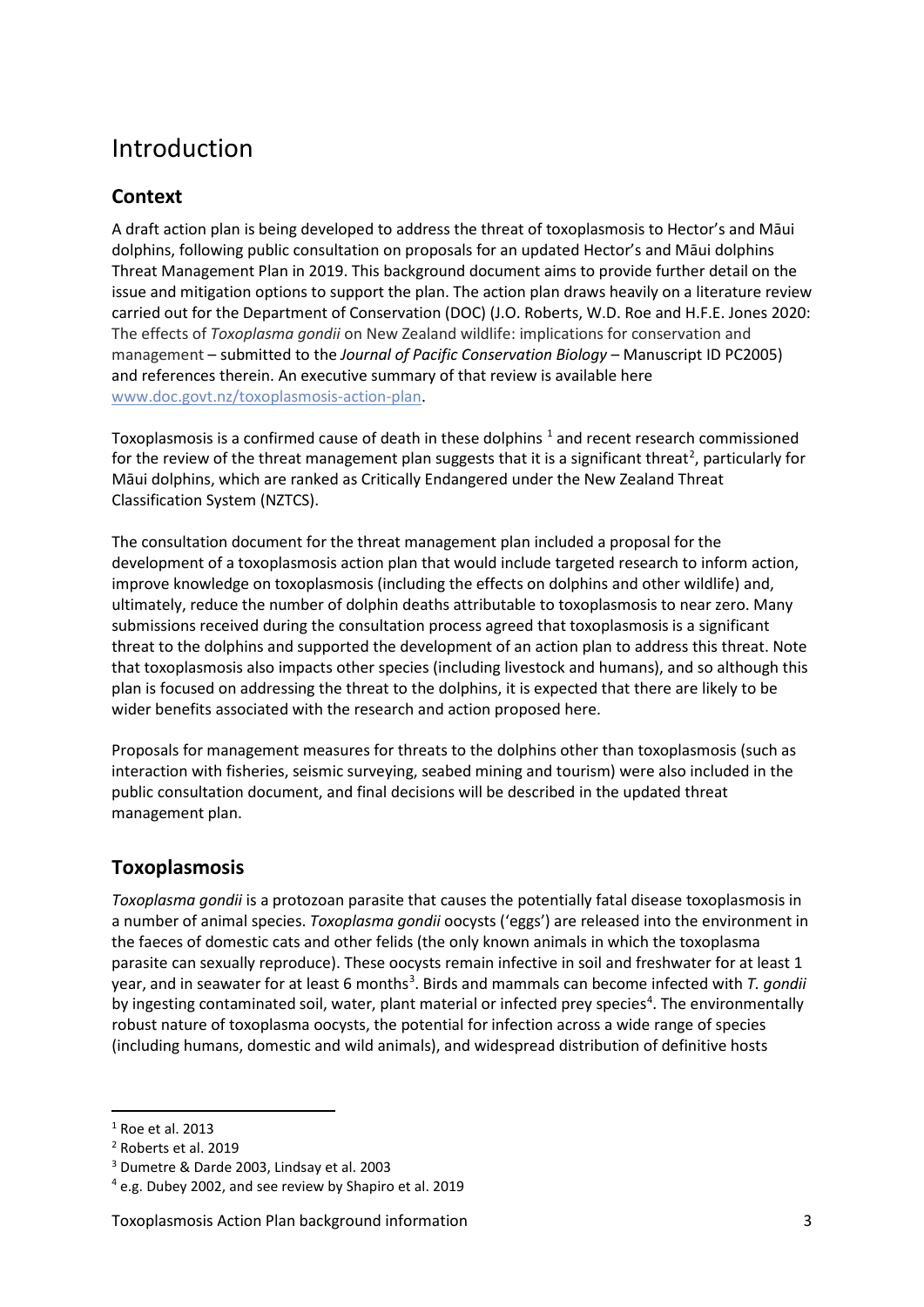(owned (pet) and unowned (stray and feral) cats), means that toxoplasmosis is an exceptionally widespread disease, with multiple pathways for infection<sup>[5](#page-3-1)</sup>.

Toxoplasmosis can be fatal in many species (including humans), although this is often associated with immunosuppressed individuals. If acquired during pregnancy it can also cause foetal abnormalities or abortion<sup>[6](#page-3-2)</sup>. Infection rates in humans range from 8 to 22% in the USA, and from 30 to 90% in Europe, Central and South America, with significant consequences for morbidity and mortality; for example, it is a leading cause of death for foodborne illness in the USA, and is associated with a range of disorders including schizophrenia and depression<sup>[7](#page-3-3)</sup>. In New Zealand, testing of blood donors from the Waikato region indicates that infection rates in humans are around 35 to 50%<sup>[8](#page-3-4)</sup>. In animals, infection is also known to cause sublethal effects and behavioural changes, which may affect their predation risk and reproductive success<sup>[9](#page-3-5)</sup>. Toxoplasmosis is also known to be a cause of abortion and lamb loss in sheep, which is usually managed on farms by vaccination of livestock against the disease $^{10}$ .

Although the disease is widespread and has significant consequences, toxoplasmosis is considered a 'neglected parasitic infection' in the USA $^{11}$ . Given the impacts of toxoplasmosis on human health, domestic animals, livestock and wildlife, a 'One Health' approach to toxoplasmosis management has recently been proposed in the USA, which advocates for transdisciplinary collaborations and integrative research<sup>12</sup>. In New Zealand, the effects of toxoplasmosis on livestock have long been well understood and are typically managed by vaccination. Information on the human health implications of the disease, at least with regards to pregnant or immunosuppressed individuals, is widely available, but it has only recently been identified as a threat to New Zealand native wildlife; in particular, Hector's and Māui dolphins<sup>13</sup>.

### <span id="page-3-0"></span>**Effects on Hector's and Māui dolphins**

Hector's and Māui dolphins (*Cephalorhynchus hectori hectori*) are small coastal dolphins that are only found in New Zealand. Māui dolphins are found only on the west coast of the North Island and were recognised as a separate subspecies (*C. h. maui*) in 2002[14.](#page-3-10) The Hector's dolphin (mainly found in the South Island) is ranked as Nationally Vulnerable in the NZTCS<sup>15</sup> and there are around 15,000 dolphins<sup>[16](#page-3-12)</sup>. The Māui dolphin is estimated to have a population of around 63 individuals above 1 year old and is ranked as Nationally Critical in the NZTCS<sup>15</sup>.

Carcasses of dead Hector's and Māui dolphins are examined for cause of death when in suitable condition. Of the deaths that were not fishing related, toxoplasmosis was identified as the cause in 29% of the non-calf dolphins examined between 2007 and 2018 (9 of 31 dolphins; 7 of these were mature females<sup>13</sup>. Two toxoplasmosis-related deaths were from the west coast of the North Island (Māui dolphin habitat), five from the east coast of the South Island and two from the west coast of

<span id="page-3-1"></span><sup>5</sup> Shapiro et al. 2019

<span id="page-3-2"></span><sup>6</sup> e.g. Tenter et al. 2000

<span id="page-3-3"></span><sup>&</sup>lt;sup>7</sup> see review by Aguirre et al. 2019

<span id="page-3-4"></span><sup>8</sup> Zarkovic et al. 2007

<span id="page-3-5"></span><sup>9</sup> e.g. Webster 2001, Kreuder et al. 2003

<span id="page-3-6"></span><sup>10</sup> Dubey 2009

<span id="page-3-7"></span><sup>&</sup>lt;sup>11</sup> CDC 2018

<span id="page-3-8"></span><sup>12</sup> Aguirre et al. 2019

<span id="page-3-9"></span><sup>13</sup> Roe et al. 2013, Roberts et al. 2019

<span id="page-3-10"></span><sup>14</sup> Baker et al. 2002

<span id="page-3-11"></span><sup>15</sup> Baker et al. 2019

<span id="page-3-12"></span><sup>16</sup> MacKenzie & Clement 2014, 2016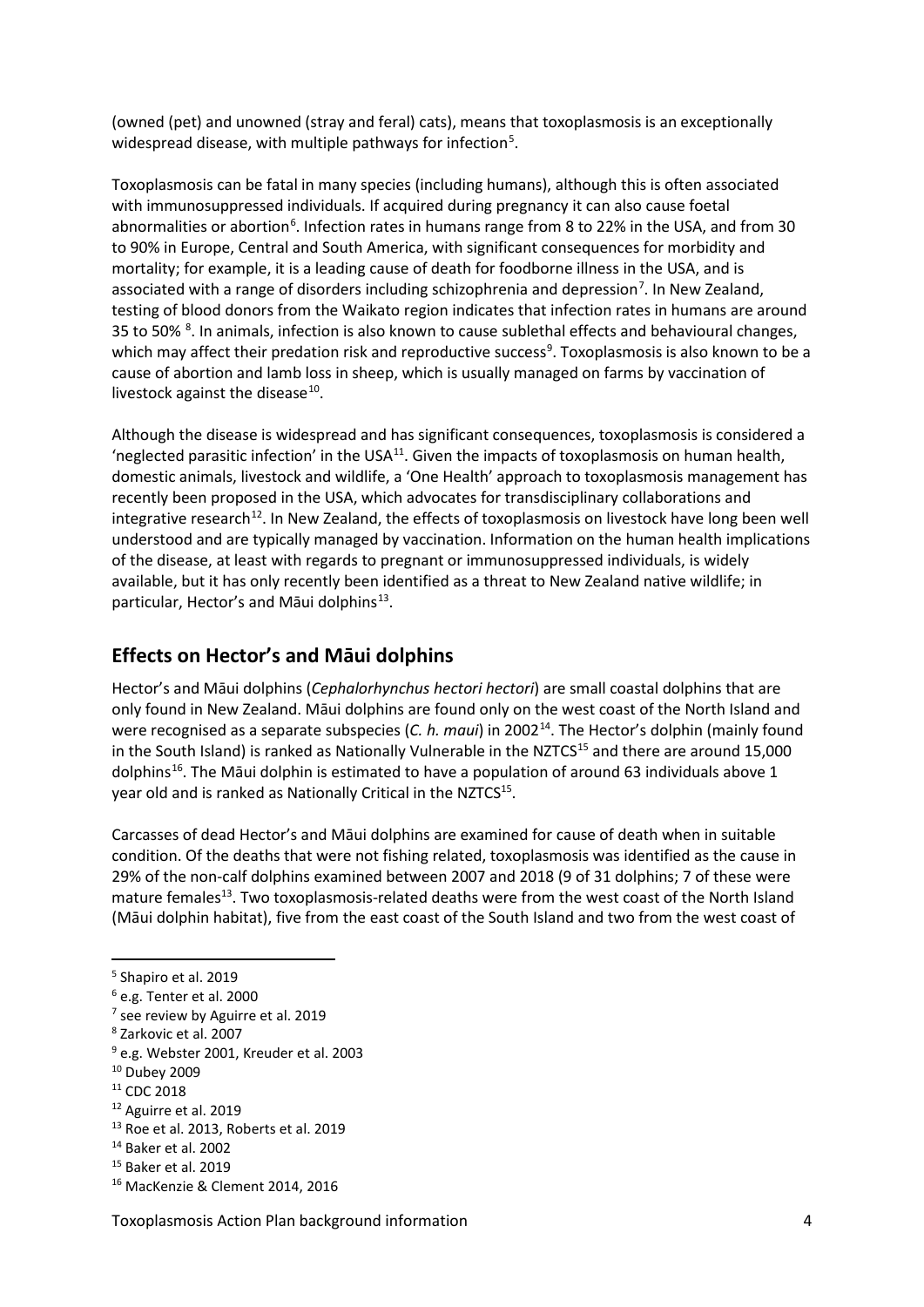the South Island, which suggests the parasite may be widespread in the marine environment. Most of the deaths occurred in October and November, indicating there may be a seasonal bias, either in mortality or in recovery of carcasses. These fatal cases of toxoplasmosis were associated with necrotising and haemorrhagic lesions in the lung, lymph nodes, liver and adrenal glands<sup>17</sup>.

Furthermore, 61% of the carcasses assessed by Roe et al. (2013) were positive for the presence of *T. gondii* DNA, indicating that latent infection rates are high even if disease symptoms are not obvious in all of these animals. Latent *T. gondii* infections are known to have indirect effects on mammal populations by affecting behaviour and reproductive success<sup>18</sup>. Combined with the high number of deaths of mature females (seven out of nine cases; see above), this suggests that this disease could be important for the sustainability of these dolphin populations, particularly for the Nationally Critical Māui dolphin.

Contamination of freshwater by cat faeces is the source of toxoplasma oocysts in the marine environment – rainwater and runoff transport the oocysts to the sea through streams, rivers and stormwater drains<sup>[19](#page-4-2)</sup>. Spatial distribution models and sightings data for Hector's and Māui dolphins indicate that dolphin densities are highest close to shore where water is turbid from river-borne sediment<sup>[20](#page-4-3)</sup>. This preference for near-shore habitat and turbid river plumes exposes the dolphins to toxoplasma infection either through contaminated water or prey.

A spatial risk assessment has been used to estimate the number of dolphins dying from various threats, including anthropogenic threats such as fishing and toxoplasmosis, and other causes of death, such as predation<sup>20</sup>. The risk assessment estimates the spatial overlap between the dolphins and the threats. The probability of death is estimated from data collected by fisheries observers (for fishery-related threats) and necropsies from recovered dolphin carcasses (for non-fishery-related deaths). It is important to note that the estimates for the probability of death from commercial fisheries mortalities (set net and inshore trawl) are based on fisheries observer data and have been estimated with high certainty, whereas toxoplasmosis deaths have been estimated from necropsy results, which relies on the relative detectability of dolphin carcasses that have died from various causes, resulting in greater uncertainty around the estimates.

The risk assessment indicates that toxoplasmosis is a significant anthropogenic threat to Māui and Hector's dolphins. The pathway of infection appears to relate to the proximity of the marine mammal population to developed coastal areas, which tend to have high densities of cats, and areas of high freshwater runoff which can transport the parasite from land to sea<sup>21</sup>. The presence of *Toxoplasma gondii* in New Zealand mussels<sup>22</sup>, New Zealand sea lions<sup>[23](#page-4-6)</sup> and Hector's and Māui dolphins<sup>[24](#page-4-7)</sup> indicate that the parasite could be widespread in the New Zealand environment and is potentially an ecologically significant contaminant that crosses the land–sea boundary<sup>[25](#page-4-8)</sup>. In the risk assessment the spatial density of *Toxoplasma gondii* oocysts in the marine environment was estimated following the approach of VanWormer et al. (2016), by using a spatially resolved hydrological model (TopNet) and spatial information on unowned cat density to predict oocyst loading to rivers and then to coastal waters<sup>20</sup>. This indicated that large rivers such as the Waikato

<span id="page-4-0"></span><sup>17</sup> Roe et al. 2013

<span id="page-4-1"></span><sup>18</sup> Webster 2001, Kreuder et al. 2003

<span id="page-4-2"></span><sup>19</sup> e.g. Conrad et al. 2005, VanWormer et al. 2016

<span id="page-4-3"></span><sup>20</sup> Roberts et al. 2019

<span id="page-4-4"></span><sup>21</sup> Burgess et al. 2018, Conrad et al. 2005, VanWormer et al. 2016

<span id="page-4-5"></span><sup>22</sup> Coupe et al. 2018

<span id="page-4-6"></span><sup>23</sup> Michael et al. 2016

<span id="page-4-7"></span><sup>24</sup> Roe et al. 2013

<span id="page-4-8"></span><sup>25</sup> Hunt & Jones 2020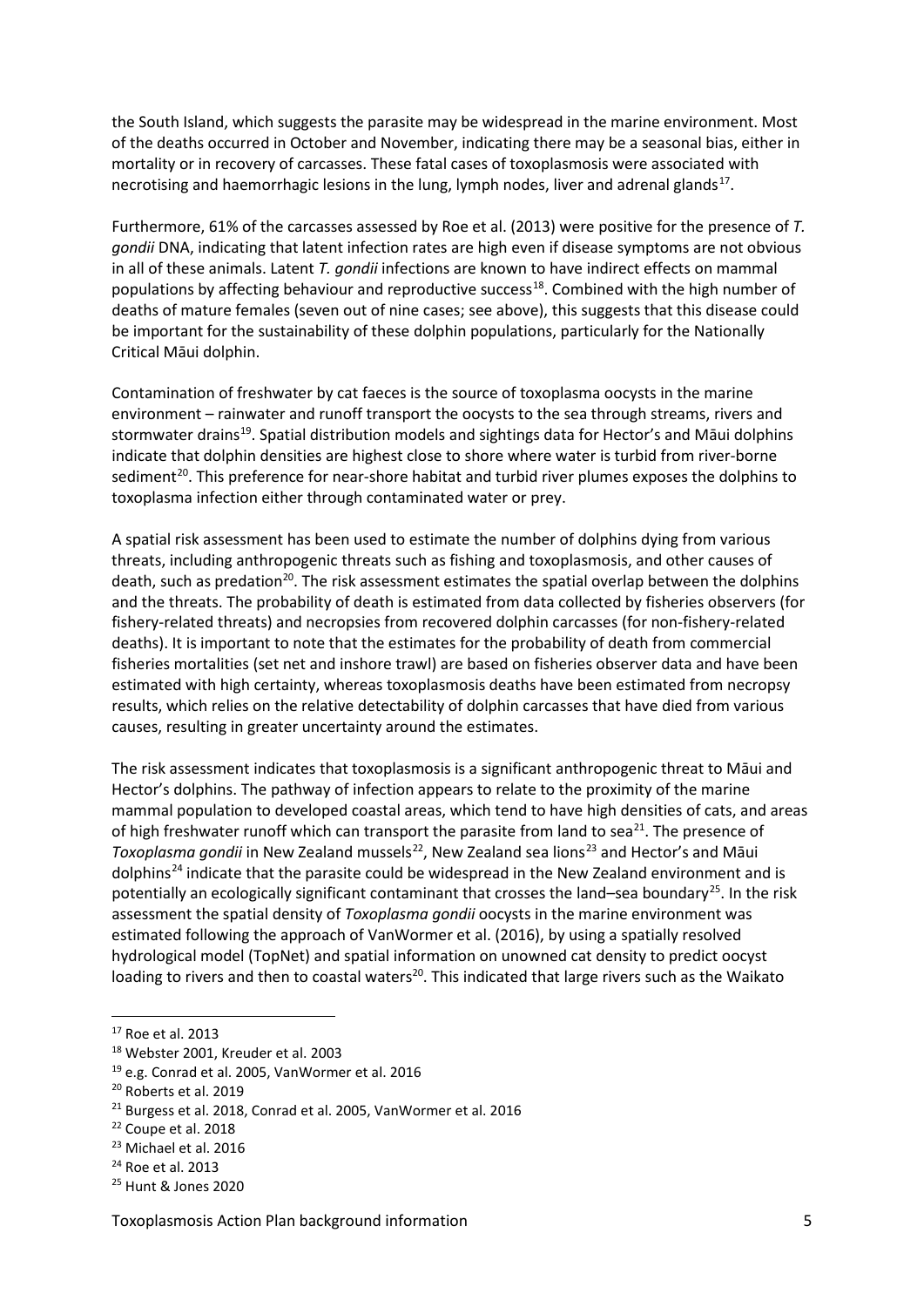River, which flow through urban or pastoral landscapes (where cat densities are predicted to be high) are hotpots of *Toxoplasma* contamination to the marine environment. Species distribution modelling indicates that unowned cat densities are likely to be highest in the North Island, particularly around large urban centres, such as Auckland and Hamilton, and in the lower Waikato River catchment<sup>26</sup>.

Māui dolphins are the population most exposed to toxoplasmosis risk; it is estimated that toxoplasmosis is responsible for roughly two (probably ranging between 0.5 and 3.3) Māui dolphin deaths per year<sup>20</sup>. The estimates of mortality associated with toxoplasmosis rely on assumptions around the relative detectability of carcasses dying from different causes of death and reporting of dead dolphins by the public for subsequent necropsy. As a result, there is substantial uncertainty around the estimated number of toxoplasmosis-related deaths, and these estimates may be biased either high or low.

However, even though the estimates are highly uncertain, the risk to the dolphins is significant (even at the lower bound of the estimates) and the risk assessment indicates that toxoplasmosis may kill more dolphins than any other human threat. A Māui dolphin population demographic model produced independently from the risk assessment<sup>[27](#page-5-2)</sup> also estimated that toxoplasmosis risk is sufficient to drive ongoing population decline even in the absence of any other human-related threat.

Hector's dolphins are also exposed to toxoplasmosis risk. At the scale of the whole South Island, the risk assessment estimates roughly 300 (probably ranging between 50 and 700) Hector's dolphin deaths per year from toxoplasmosis, but the risk is not uniform across the four populations<sup>[28](#page-5-3)</sup> and is subject to the same uncertainty described above.

#### <span id="page-5-0"></span>**Wider effects**

In addition to the effects of toxoplasmosis on Hector's and Māui dolphin, other native species also develop the disease, which has the potential to impact on New Zealand biodiversity in general. Toxoplasma oocysts can potentially infect most mammal and bird species, but the factors that lead to fatal toxoplasmosis in some species or populations, or sub-lethal effects that affect behaviour or reproductive success, are not clear.

Overseas, toxoplasmosis is known to cause mortality in other marine mammals, such as the southern sea otter (*Enhydra lutris)* in California[29](#page-5-4) and the Hawaiian monk seal (*Monachus*  schauinslandi<sup>[30](#page-5-5)</sup>.

Toxoplasmosis causes fatal encephalitis in sea otters and was found to be a major cause of death in Californian sea otters examined between 1998 and 2001<sup>29</sup>. Proximity to freshwater runoff and human population density has been shown to be associated with increased prevalence of *T. gondii* infection in this species<sup>31</sup>. Furthermore, spatial modelling of oocyst loading and freshwater flow has shown that areas with high levels of coastal development and domestic cat populations increase oocyst delivery to the sea and are associated with high levels of infection in sea otters<sup>32</sup>. A similar

- <span id="page-5-2"></span><sup>27</sup> Cooke et al. 2019
- <span id="page-5-3"></span><sup>28</sup> Roberts et al. 2019
- <span id="page-5-4"></span><sup>29</sup> Kreuder et al. 2003

<span id="page-5-6"></span><sup>31</sup> Miller et al. 2002, Burgess et al. 2018

<span id="page-5-1"></span><sup>26</sup> Aguilar et al. 2015

<span id="page-5-5"></span><sup>30</sup> Honnold et al. 2005

<span id="page-5-7"></span><sup>32</sup> VanWormer et al. 2016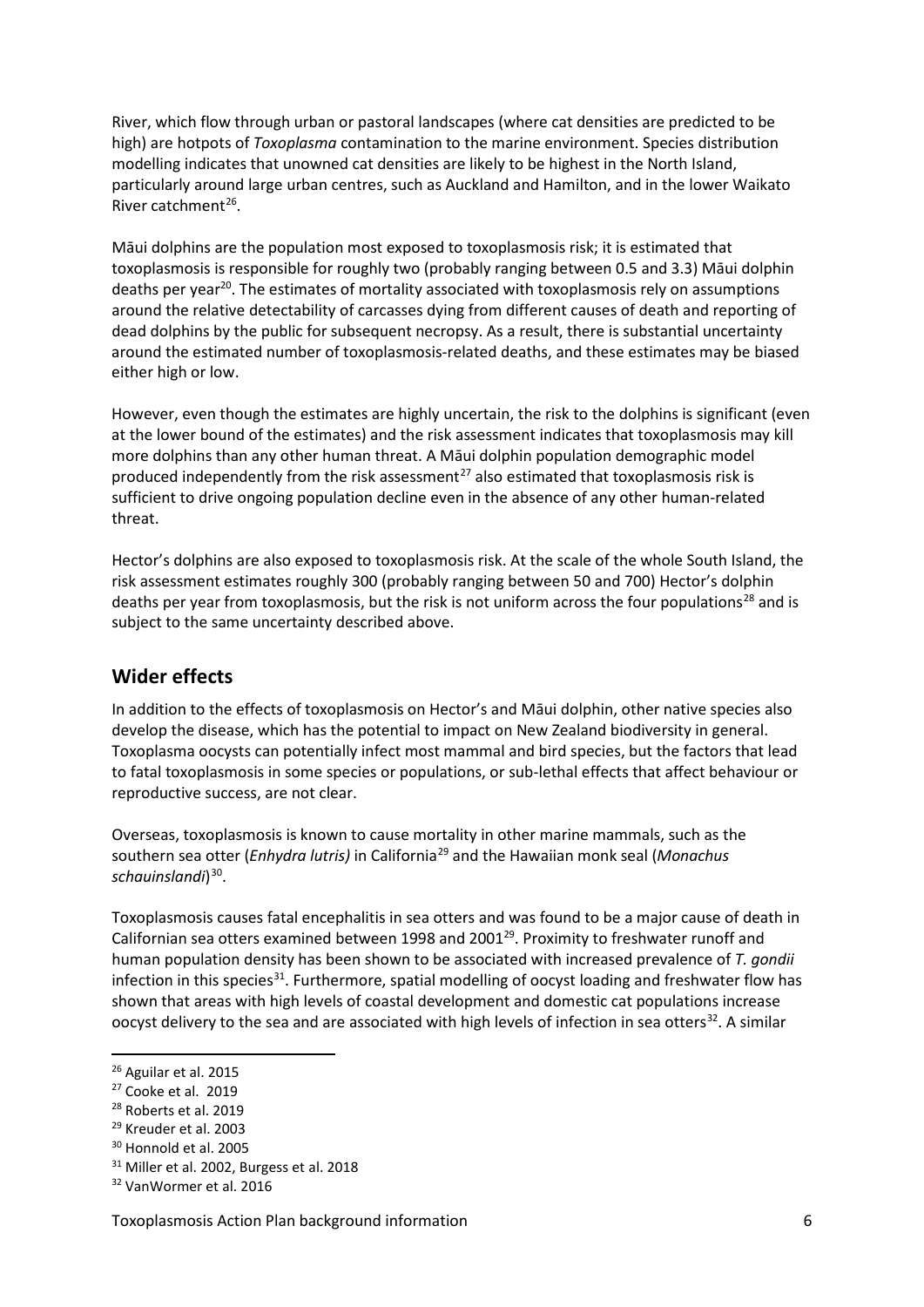approach was used to estimate oocyst loading in the New Zealand marine environment to assess the spatial overlap between toxoplasma oocyst density and Hectors's and Māui dolphin distribution<sup>28</sup>.

Disseminated toxoplasmosis, with lesions observed in multiple tissues (including lymph nodes, spleen, adrenal glands and brain), was first reported in a Hawaiian monk seal in 2005<sup>30</sup>. Although antibodies to *Toxoplasma gondii* were rarely found in infectious disease monitoring of these seals between 1997 and 2001<sup>[33](#page-6-0)</sup>, recent studies have confirmed further toxoplasmosis-related mortalities (eight cases between 2001 and 2015), implying the disease could suppress any recovery of this endangered seal species[34](#page-6-1). Spinner dolphins (*Stenalla longirostris*) in Hawai'i have also been reported to have died from toxoplasmosis<sup>[35](#page-6-2)</sup>, and it is known to have lethal and sublethal effects on several Hawaiian native bird species<sup>36</sup>. In island ecosystems with no native cats, native wildlife may be more susceptible to toxoplasma infection and related morbidity and mortality<sup>[37](#page-6-4)</sup>; the situation in Hawai'i and New Zealand, with regards to the effects of this parasite on native species, may therefore be quite similar.

In New Zealand, there is evidence to suggest that toxoplasma infection is causing morbidity and mortality in endemic and endangered species, in addition to Hector's and Māui dolphins. Recent research has shown toxoplasmosis to be a cause of death in three endemic bird species – kererū (*Hemiphaga novaeseelandiae*), North Island brown kiwi (*Apteryx mantelli*) and North Island kākā (*Nestor meridionalis*) [38](#page-6-5). Toxoplasma infection has also recently been identified as a casual factor in the death of a New Zealand sea lion (*Phocarctos hookeri*) in Otago<sup>[39](#page-6-6)</sup>. It is unknown how many native species might be susceptible to toxoplasmosis, or the overall effect of this disease on biodiversity.

In addition to effects on threatened species and biodiversity, there are significant societal and economic costs associated with the impact of toxoplasmosis on agriculture and human health<sup>40</sup>. For example, toxoplasmosis has long been recognised as cause of abortions in sheep, goats and pigs, and the farming community in New Zealand currently incurs significant cost vaccinating ewes against the disease in order to prevent lamb loss<sup>[41](#page-6-8)</sup>. The societal and economic cost of this disease in humans is also likely to be significant, although assessing actual costs is difficult for several reasons. For example, as treatment for toxoplasmosis will usually only occur for acute infections, records of hospital admissions are likely to be underestimates of the true rates of morbidity. However, studies overseas have estimated the annual health care costs associated with toxoplasmosis at millions of dollars per year<sup>[42](#page-6-9)</sup>. A recent study looking at the risks to health posed by toxoplasma tissue cysts in red meat products concluded there is a need to assess the burden of toxoplasmosis on New Zealand from a human health perspective $43$ .

Given the threatened species status of Hector's and Māui dolphins, and the cause of toxoplasma infection in the dolphins being the result of transmission from an introduced species, there are also potential public image and economic impacts (e.g. on the eco-tourism industry) of any toxoplasmosis-related decline in dolphin populations.

<span id="page-6-0"></span><sup>33</sup> Aguirre et al. 2007

<span id="page-6-1"></span><sup>34</sup> Barbieri et al. 2016

<span id="page-6-2"></span><sup>&</sup>lt;sup>35</sup> e.g. Migaki et al. 1990

<span id="page-6-3"></span><sup>36</sup> Work et al. 2002, 2016

<span id="page-6-4"></span><sup>&</sup>lt;sup>37</sup> Hollings et al. 2013

<span id="page-6-5"></span><sup>&</sup>lt;sup>38</sup> Howe et al. 2014

<span id="page-6-6"></span><sup>&</sup>lt;sup>39</sup> Roe et al. 2017

<span id="page-6-7"></span><sup>40</sup> e.g. Suijerkerbuijk et al. 2018, Stelzer et al. 2019

<span id="page-6-8"></span><sup>&</sup>lt;sup>41</sup> e.g. Tompkins 2014.

<span id="page-6-9"></span><sup>42</sup> e.g. Prusa et al 2017, Suijerkerbuijk et al. 2018

<span id="page-6-10"></span><sup>43</sup> MPI 2015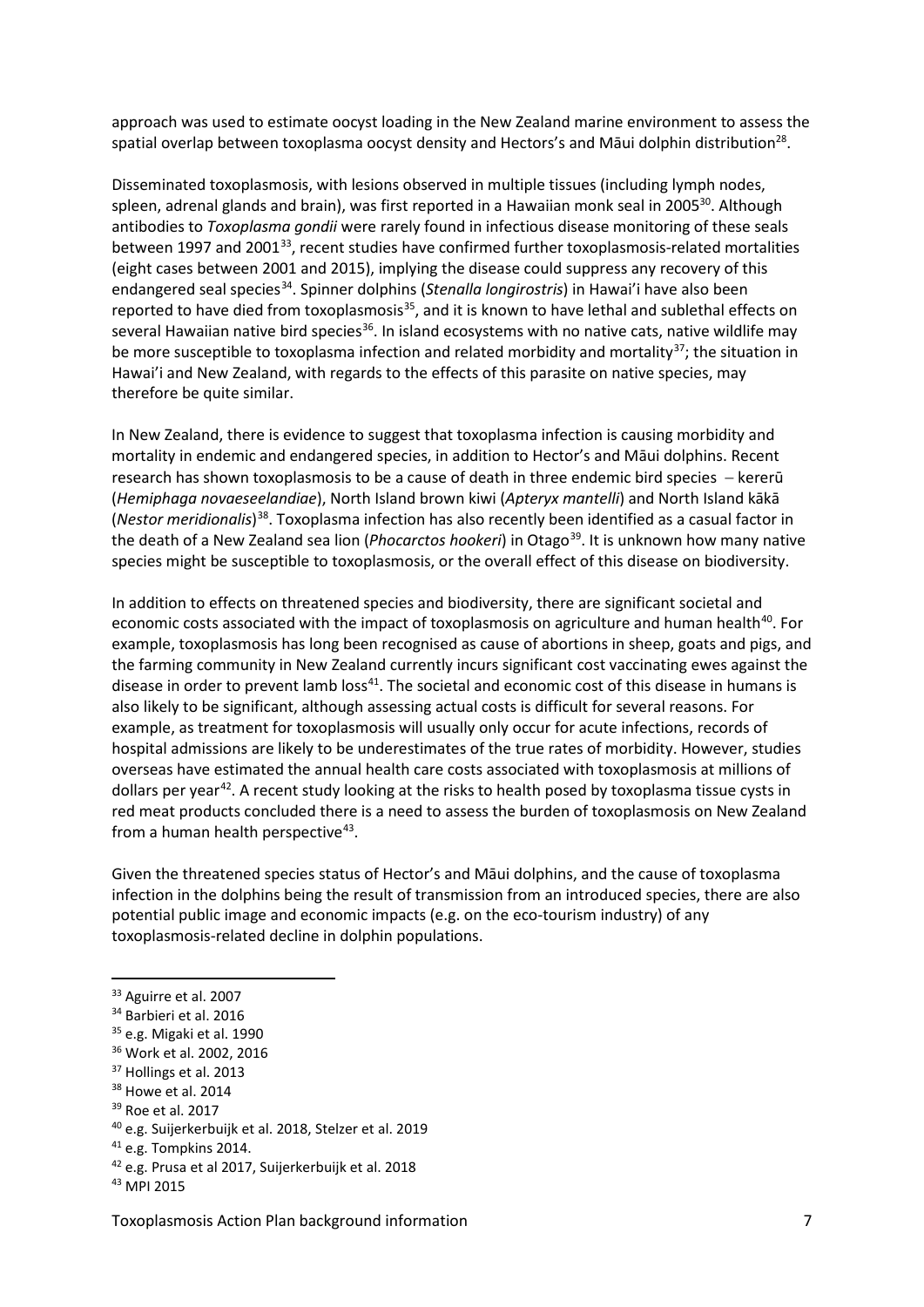# <span id="page-7-0"></span>Roles and responsibilities

The Department of Conservation is the leading central government agency responsible for the conservation of New Zealand's natural and historic heritage (under the Conservation Act 1987). The Department may advocate for the protection of Hector's and Māui dolphins through statutory processes; for example, under the Resource Management Act 1991 (RMA) and the Exclusive Economic Zone and Continental Shelf (Environmental Effects) Act 2012 (EEZ Act), or by encouraging protection through non-regulatory means.

In addition, the following policies from the Conservation General Policy apply to this Hector's and Māui dolphin Toxoplasmosis Action Plan:

- Marine protected species should be managed for their long-term viability and recovery throughout their natural range.
- The Department [DOC] should work with other agencies and interests to protect marine species.

Section 4 of the Conservation Act 1987 requires DOC to give effect to the principles of the Treaty of Waitangi. The Treaty principle of active protection includes the promise to protect taonga. Hector's and Māui dolphins are a taonga species, and active protection will only be possible if the threat from toxoplasmosis, and actions to address it, are properly researched and understood. The Treaty principles of partnership and informed decision-making will also be highly relevant, in terms of the involvement of Māori in toxoplasmosis research and management actions through consultation, and research or working groups.

Other central and local government agencies have mandates and responsibilities in relation to the management of the marine and freshwater environment, cats, and diseases such as toxoplasmosis. These include Biosecurity New Zealand (MPI), the Ministry for the Environment (MfE), the Ministry of Health (MoH), and local government. DOC will need to work with these agencies to manage the threat of toxoplasmosis to Hector's and Māui dolphins.

## <span id="page-7-1"></span>Approaches to mitigation

There are two approaches to reduce the parasite *Toxoplasma gondii* entering the marine environment:

- **1. Reduce the transfer of toxoplasma oocysts from cats to the environment**
	- Unowned (feral and stray) cat populations
	- Owned (pet) cat populations
	- Pest management of cat prey species (controlling reservoir populations and future infections of cats)
- **2. limiting the transfer into the sea of toxoplasma oocysts already in the environment – interventions focussed on hydrological networks** 
	- Restoring wetlands
	- Riparian planting
	- Storm/waste water treatment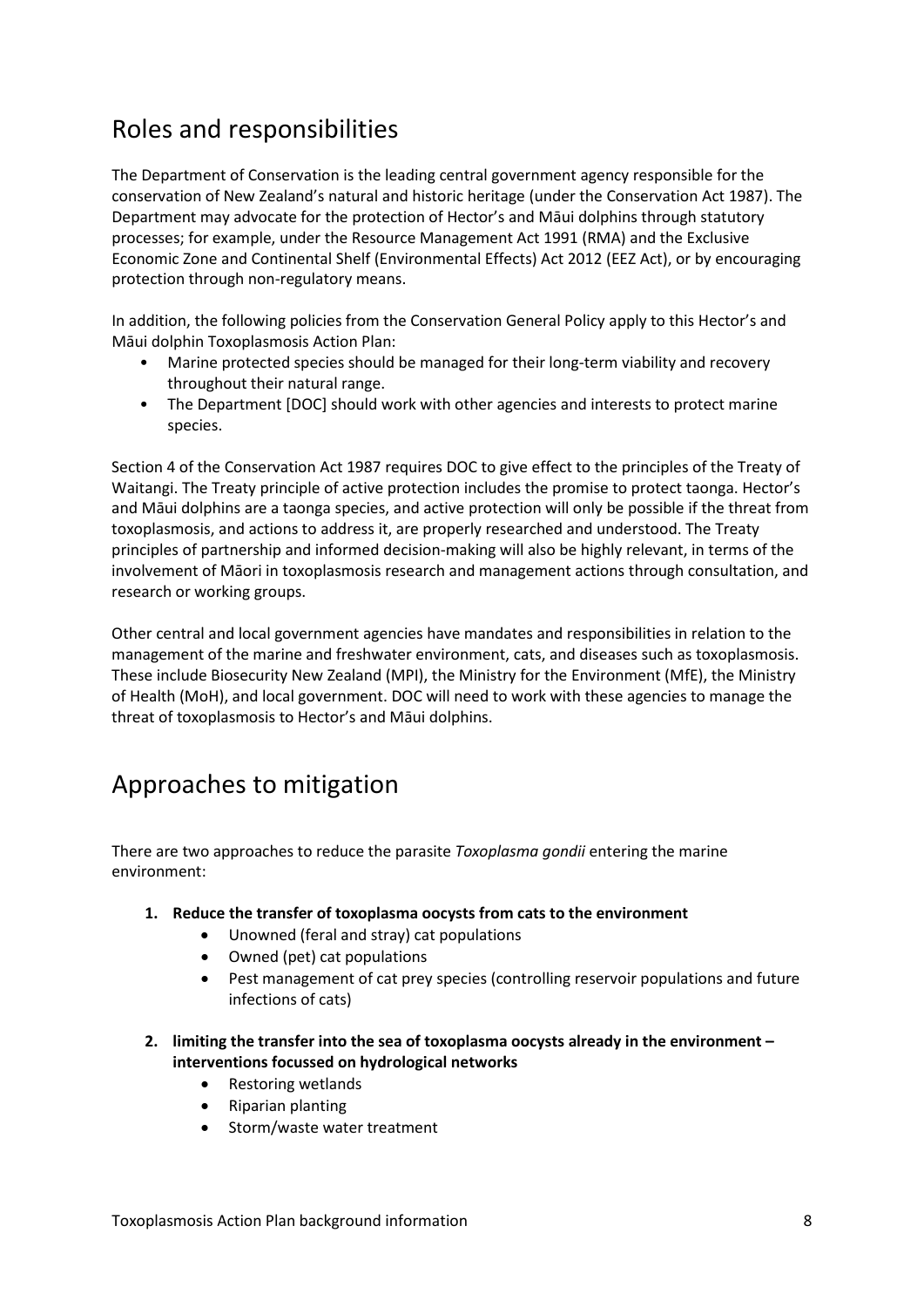Management strategies that aim to mitigate or remediate an environment already contaminated with toxoplasma oocysts are likely to be very challenging, require significant investment in terms of design and implementation, and may be highly uncertain in terms of likely efficacy; however, these strategies are socially very acceptable. In contrast, management strategies aimed at reducing toxoplasma loading at the source by reducing cat numbers, or containing cats indoors, are more likely to be effective in terms of reducing environmental contamination with toxoplasma, but present greater challenges in terms of social license to operate, resourcing and lack of consistent legislation.

#### **1. Reduce loading of toxoplasma oocysts to the environment – Interventions focussed on cats**

Domestic cats primarily acquire toxoplasma via the predation of infected prey, and the level of the parasite in the population is generally higher in unowned (feral and stray) cats than in owned (pet) cats due to an elevated dietary intake and access to infected wild prey <sup>44</sup>Consistent with this, owned cats with outdoor access to wild prey tend to have higher toxoplasma seroprevalence than cats confined indoors. 44

• Feral cats:

In New Zealand, feral cats mostly prey on rabbits, rats, mice, small birds and (where abundant) lizards and insects. [45](#page-8-1)

Feral cat control is significantly hampered where there is high re-incursion of strays from owned cat populations; because of this, cat eradication has only worked successfully on smaller offshore islands or within predator-proof-fenced areas. In mainland areas the goal has been to supress cat populations around localised key biodiversity sites at key times e.g. breeding and nesting periods for birds.

#### Current management:

Feral cat control may be carried out on public conservation land by DOC to reduce impacts of predation on native birds, bats, lizards, mice, wētā and other insects. Control is generally localised around discrete biodiversity outcomes and is resource dependent. Feral cats on private land can also be managed by regional councils and unitary authorities under the Biosecurity Act but implementation is inconsistent throughout the country, is typically focused at high-value biodiversity sites, and is dependent on resourcing available.

Feral cats are generally managed through trapping that is highly resource intensive. With the likelihood of re-incursion of cats into areas where their populations have been supressed, and the social licence issues associated with cat controls, there is presently little appetite for broad-scale cat control in mainland areas.

Unowned cats have shorter life spans (a few years cf. 15+ years for owned cats), breed more rapidly and have a greater population turnover. When coupled with oocyst shedding typically occurring early in cats' lives, this results in greater oocyst loading to the environment from unowned cats.

<span id="page-8-0"></span><sup>44</sup> Roberts et al. 2020 paper submitted to journal – an executive summary is available from DOC

<span id="page-8-1"></span><sup>45</sup> Fitzgerald & Karl 1979, Murphy et al. 2004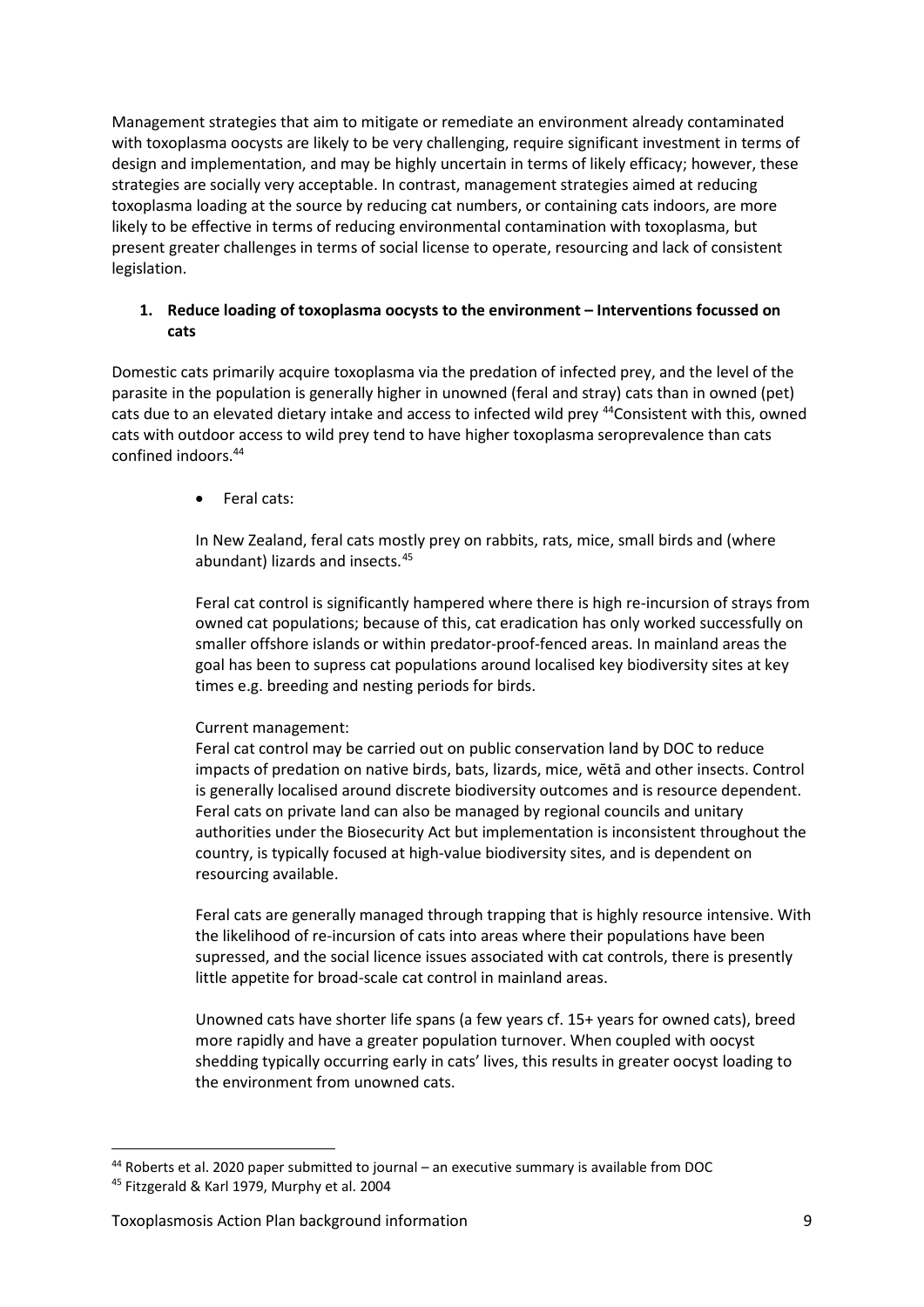There are also different strains of toxoplasmosis, one of which is virulent to Hector's and Māui dolphins. Feral cat populations that carry the virulent strain of toxoplasmosis should be identified and targeted as a priority.

Stray and owned cats:

Methods for controlling owned cat populations are generally targeted around containment of cats and limiting their ability to roam, in turn restricting their ability to catch wild prey, and to reduce defecation outdoors.

New Zealand has one of the highest levels of pet cat ownership in the world, with an estimated 44% of households owning at least one cat. This puts the estimated number of owned cats in New Zealand to over a million.

In contrast with feral cats, there is currently no legislation that gives government departments the authority to control stray cats, and there is considerable debate about the requirement for, and ethics relating to, stray cat management<sup>46</sup>. A draft National Cat Management Strategy was developed in 2017 that called for a consistent, national approach for cat management, and this is likely to be critically important to enable effective management of the risks to wildlife posed by toxoplasma.

The New Zealand National Cat Management Strategy discussion paper<sup>[47](#page-9-1)</sup> is a joint effort by groups including the NZ Veterinary Association, the Society for the Prevention of Cruelty to Animals (SPCA), DOC and the Morgan Foundation. The strategy has a focus on responsible cat ownership, the treatment of stray cats and the regulatory frameworks that may be required to enable local bodies to develop their own strategies to protect both vulnerable wildlife and owned cats. Clearly separating loved owned cats from feral and stray cats better allows for appropriate management action to be taken. Local government (such as district or city councils) may enact bylaws focused on cat management under the Local Government Act 2002 relating to the keeping of animals. However, not many local government agencies have enacted bylaws relating to cat management. Local government agencies may also conduct educational campaigns relating to responsible cat ownership.

All mammal pest control tools and techniques must be humane, and this extends to cats. Finding appropriate controls that allow for ownership of cats in New Zealand is essential.

Voluntary measures for keeping cats indoors can be advocated. This simple action can be taken by any cat owner and will make a significant difference in reducing dolphins' exposure to toxoplasma. Keeping owned cats inside means they are far less likely to contract the toxoplasma parasite, and by disposing of their kitty litter in the rubbish, rather than flushing it down the toilet, they will not be shedding the parasite into the environment through their faeces.

<span id="page-9-0"></span><sup>46</sup> [Farnworth](https://www.zotero.org/google-docs/?O0HTmz) [et al.](https://www.zotero.org/google-docs/?O0HTmz) [2011](https://www.zotero.org/google-docs/?O0HTmz)

<span id="page-9-1"></span><sup>47</sup> NZCMS (2017). New Zealand National Cat Management Strategy Discussion Paper. Available at: [http://www.nzcac.org.nz/images/downloads/nz](file:///D:%5CUsers%5Cygan%5CAppData%5CLocal%5CMicrosoft%5CWindows%5CTemporary%20Internet%20Files%5CContent.Outlook%5CCPX3ZW53%5CNZCMS%20(2017).%20New%20Zealand%20National%20Cat%20Management%20Strategy%20Discussion%20Paper.%20Available%20at:%20http:%5Cwww.nzcac.org.nz%5Cimages%5Cdownloads%5Cnz-national-cat-management-strategy-discussion-paper.pdf)-national-cat-management-strategy-discussion[paper.pdf](file:///D:%5CUsers%5Cygan%5CAppData%5CLocal%5CMicrosoft%5CWindows%5CTemporary%20Internet%20Files%5CContent.Outlook%5CCPX3ZW53%5CNZCMS%20(2017).%20New%20Zealand%20National%20Cat%20Management%20Strategy%20Discussion%20Paper.%20Available%20at:%20http:%5Cwww.nzcac.org.nz%5Cimages%5Cdownloads%5Cnz-national-cat-management-strategy-discussion-paper.pdf)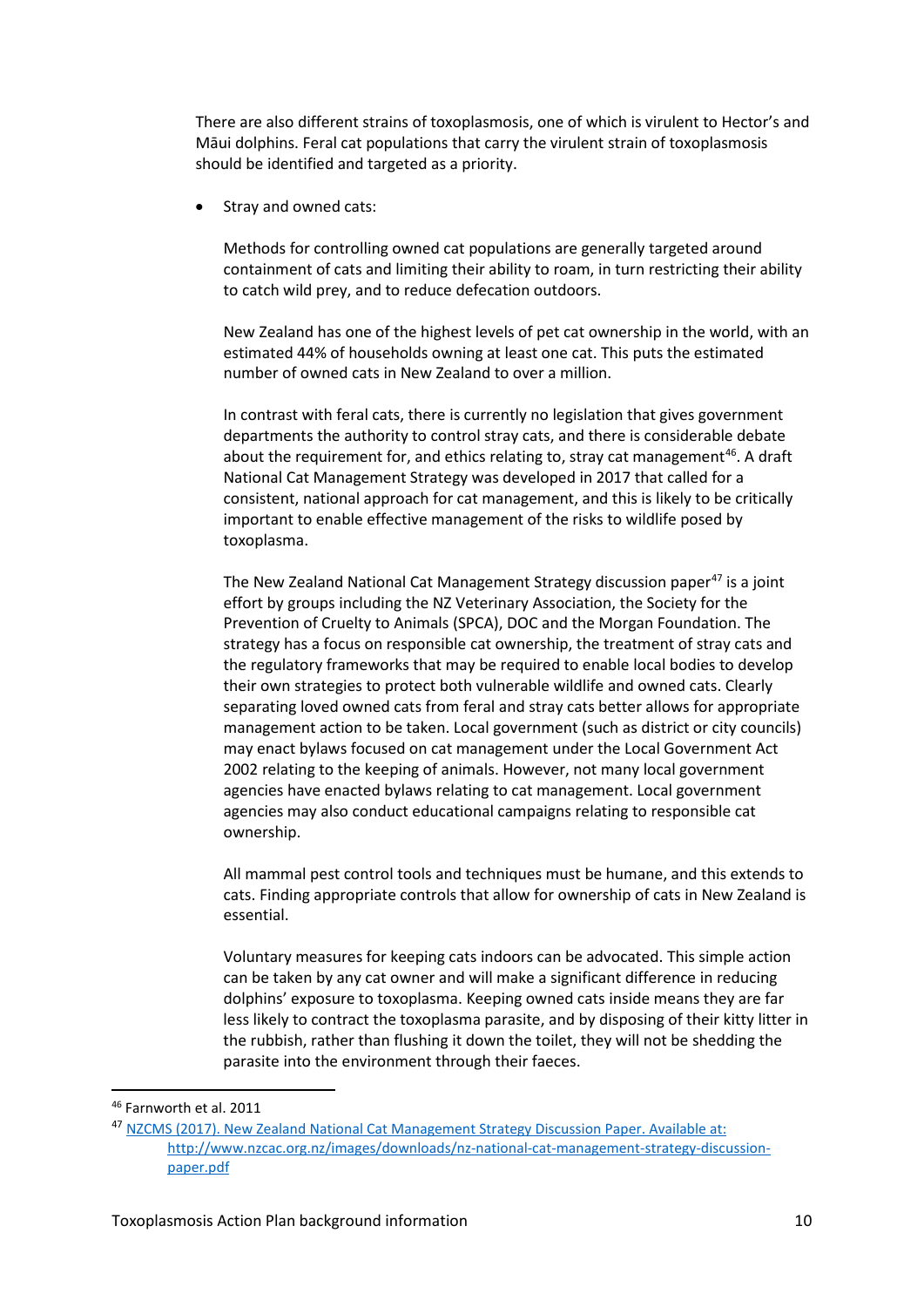An alternative to the containment of owned cats could be their widespread vaccination against toxoplasmosis. Several experimental cat-specific vaccines have been developed, but their implementation has been limited by high costs, short vaccine shelf-life and limited interest or incentives for cat owners to use them, since toxoplasmosis is rarely fatal to the cat. Consequently, there is currently no internationally available commercial vaccine. However, if feasible, the development and commercialisation of a vaccine to prevent the infection of domestic cats with toxoplasma, along with controls on the management of owned cats, could provide a long-term solution to the loading of toxoplasma oocysts into the environment.

• Pest management (controlling reservoir populations and future infections of cats):

Carnivores, omnivores, and apex predators are particularly susceptible to toxoplasma infection via the consumption of prey containing tissue cysts. Other ground-dwelling species are also prone to infection via the incidental ingestion of oocysts while foraging for food. In this way rodents, mustelids and lagomorphs (rabbits and hares) may harbour infections of the parasite. Oocysts do not form in these host species, but because they are the prey of cats, they act as a reservoir of the parasite in the environment. Hunting small prey constitutes a risk factor for cats acquiring toxoplasma infection; however, the risk is related to the general prey availability and the composition of prey species $48$ .

If toxoplasma is present in these prey species, cats that prey on them can become infected. It has been discovered that vertical transmission of the parasite (where it is passed on to offspring) occurs in mice, which allows for toxoplasma to persist in a cat-free environment for some time.

The Department of Conservation is the coordinating agency for Predator Free 2050 (PF2050), which involves Predator Free 2050 Ltd, the Predator Free NZ Trust, the Biological Heritage National Science Challenge, local government, MPI, NGOs and other groups and organisations. The goal of PF2050 is to rid New Zealand of the most damaging introduced predators by 2050. While the PF2050 programme is focused on stoats, rats and possums, related projects such as the Maukahuka Pest Free Auckland Island Project do include feral cat control. Regional councils and unitary authorities manage pests on private land via Regional Pest Management Plans (RPMP) under the Biosecurity Act 1993 and the Biosecurity Law Reform Act 2012.

Elimination of pest species from key habitats will be fundamental to supporting the elimination of these toxoplasma reservoirs.

#### **2. Limiting the transport of toxoplasma oocysts that are already in the environment – interventions focussed on hydrological networks**

Hydrological networks provide the essential means by which toxoplasma oocysts are transported to the marine environment.

<span id="page-10-0"></span><sup>48</sup> [Afonso](https://europepmc.org/article/MED/31667084#bib1) et al. 2007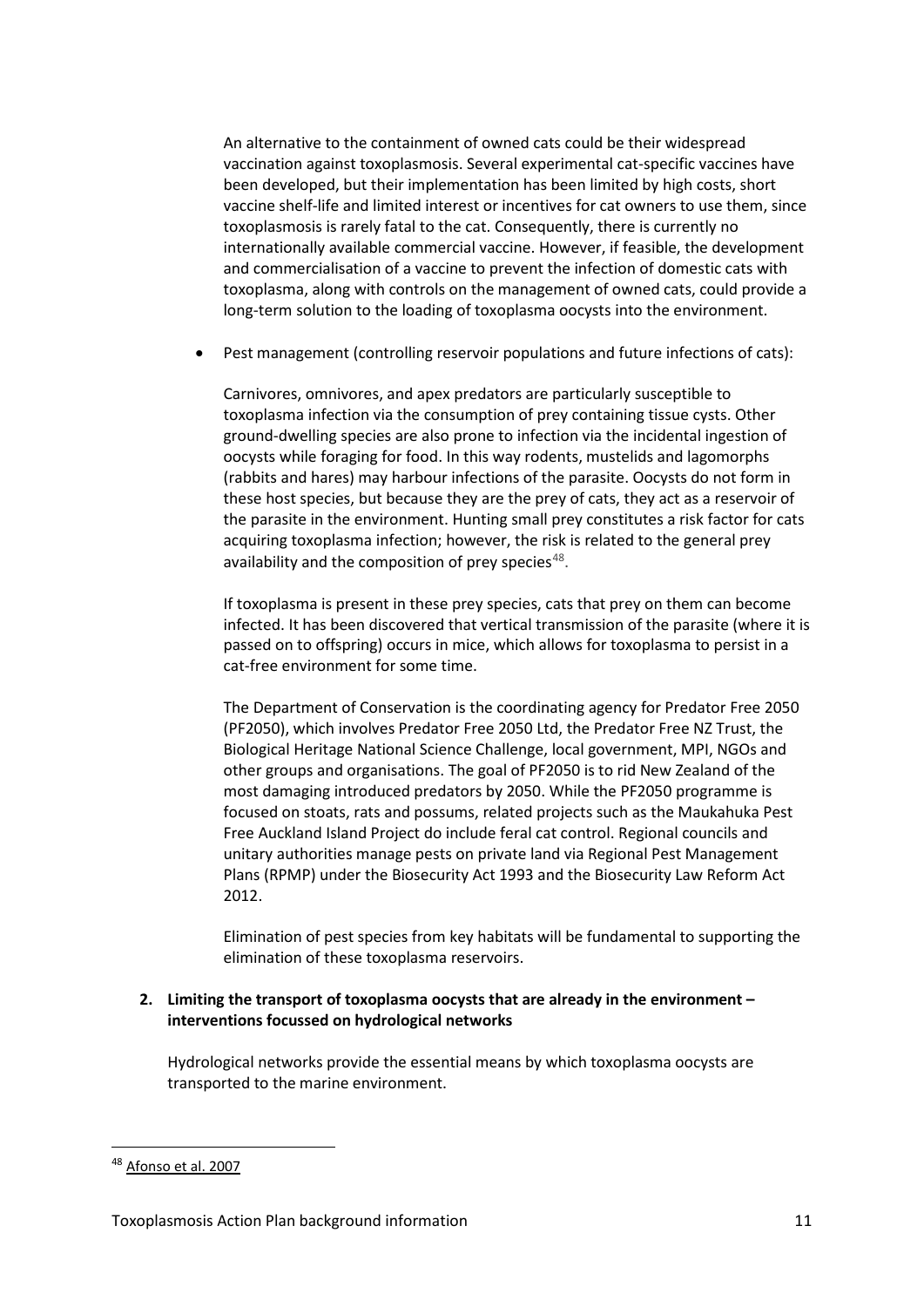A complication when assessing or designing toxoplasma management interventions for hydrological networks is the poorly developed methodology for measuring toxoplasma oocyst concentration in water samples. This makes it difficult to assess the relative contribution of wastewater treatment plants, stormwater systems or particular catchments to the loading of toxoplasma oocysts to aquatic environments, and then to monitor or assess the efficacy of any mitigation measures that are implemented.

Methods looking at the accumulation of toxoplasma oocysts in green lipped mussels have been trialled and show some promise for use as bio-sentinels of toxoplasma contamination of the New Zealand marine environment.

The Essential Freshwater work programme, led by MfE and MPI (but with a taskforce including representation from other government agencies), aims to stop the degradation of freshwater, promote restoration of waterways and address water allocation issues. Linked to this is the Three Waters Review, led by the Department of Internal Affairs, and initiatives by MfE to improve management of urban water. Such programmes may provide opportunities to incorporate needs for mitigating the transport of toxoplasma oocysts.

Restoring wetlands:

Wetlands can reduce the transmission of toxoplasma oocysts into estuarine and coastal environments by retarding water flow, enhancing the likelihood of oocysts settling out of the water and by trapping oocysts in wetland vegetation and associated biofilms. However, the efficacy of wetlands at processing any type of contaminant is dependent on multiple factors, including hydrology, wetland size, location, type of vegetation and contaminant loading.

Wetland restoration plans are developed through regional councils and local authorities.

• Riparian planting:

Studies from the USA have suggested that the difference between vegetated and non-vegetated margins of waterways can have as much as a 6-fold magnitude difference in reducing toxoplasma oocyst load into the associated waterway (Shapiro et al. 2010). The applicability of this to New Zealand systems is unknown. Revegetating riparian margins within key catchments could be a useful first step in reducing the loading to the marine environment.

Currently there are various catchment management programmes operating (often collaboratively) throughout the country at different levels and with different responsible agencies including DOC, MfE, MPI, councils, iwi groups, NGOs, Industry groups (including Fonterra), farmers and community groups.

Some examples within catchments that flow to core Māui dolphin habitat include programmes through the Waikato River Authority, Whaingaroa catchment work and other work being done by the Waikato Regional Council (e.g. the Healthy Farms, Healthy Rivers project).

A new study has demonstrated that the Waikato River plume is relatively stable and overlaps greatly with the core Māui dolphin habitat. Concentrations of oocysts are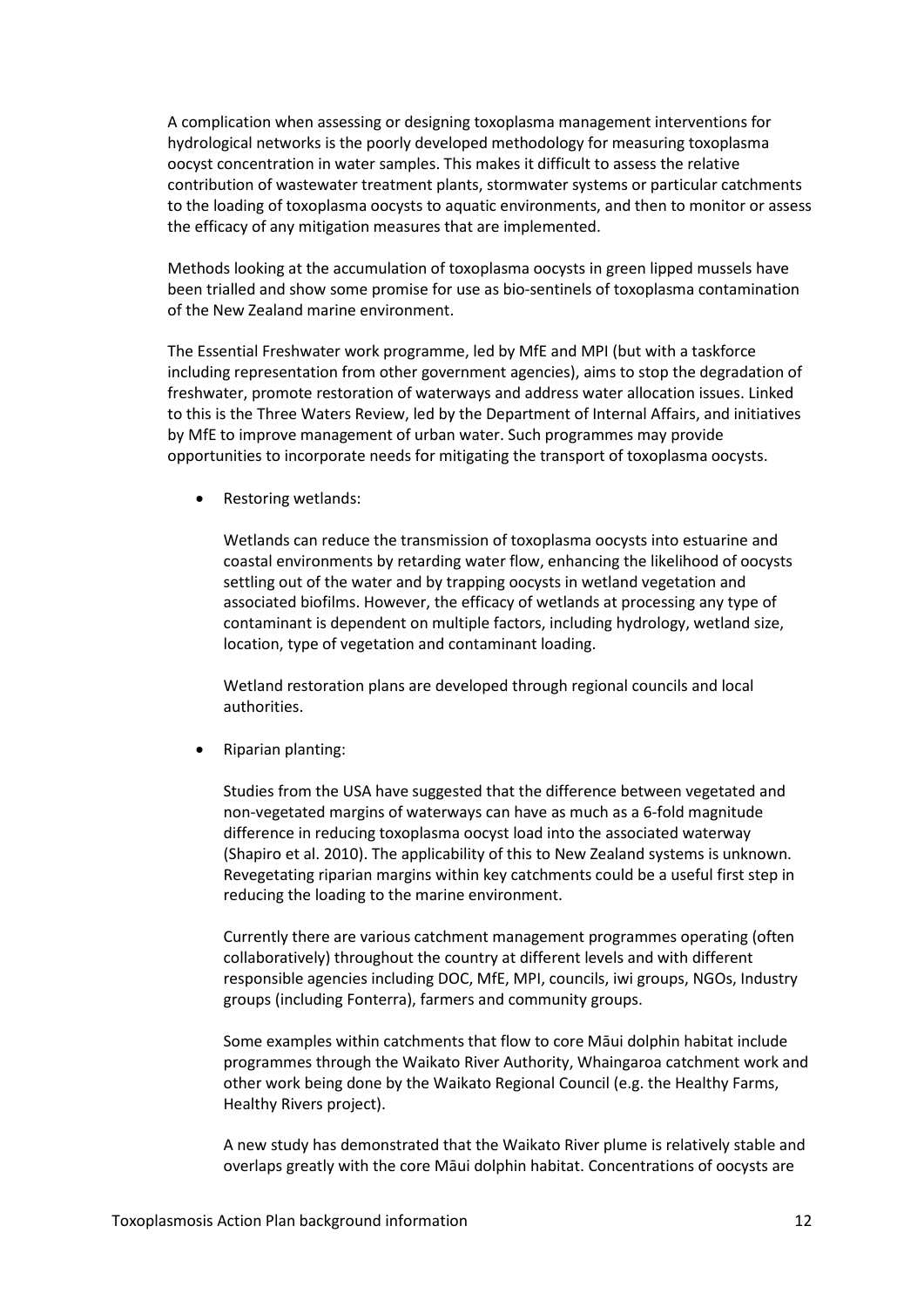predicted to be highest in areas known as Estuarine Turbidity Maxima. Essentially, in the case of the Waikato river, the river's plume drives this offshore from the estuarine environment into the marine environment that is most preferred by the dolphins. It is assumed also that these areas are high productivity areas, and therefore associated with concentrations of prey species. This is an area that needs further examination.

Hydrological models of some of these west coast North Island systems are quite advanced (e.g. Water Care Auckland Manukau harbour model), so it is possible that they could help predictive targeting of sites for riparian planting to reduce toxoplasma loading in key catchments.

• Waste and storm water treatment:

Urban stormwater is potentially a significant pathway for oocysts to waterways, as rainfall runoff in urban environments (involving predominantly impervious surfaces) is likely to transport cat faeces into stormwater drains which, in New Zealand as in many other countries, tend to discharge directly into streams, rivers or the marine environment.

Disposing of cat faeces (particularly through flushing faeces from kitty litter trays down the toilet and into wastewater systems) presents a pathway for oocysts to travel into the marine environment.

Oocysts are not affected by currently used methods of wastewater treatment (including disinfectants and ultraviolet light), so new technologies will need to be found and trialled.

Design of green infrastructure, such as vegetated areas or constructed wetlands in stormwater and wastewater treatment plants, may enable oocyst transmission into waterways to be reduced. However, the efficacy of these interventions are presently unknown, and any new approaches or technologies would likely need to be retrofitted into existing infrastructure.

### <span id="page-12-0"></span>References

- Aguilar, G.D., Farnworth, M.J., Winder. L. 2015. Mapping the stray domestic cat (*Felis catus*) population in New Zealand: species distribution modelling with a climate change scenario and implications for protected areas. *Applied Geography 63*: 146–154.
- Aguirre, A.A., Keefe, T.J., Reif, J.S., Kashinsky, L., Yochem, P.K., Saliki, J.T., Stott, J.L., Goldstein, T., Dubey, J.P., Braun, R., Antonelis, G. 2007. Infectious disease monitoring of the endangered Hawaiian monk seal. *Journal of Wildlife Disease 43(2)*: 228−241.
- Aguirre, A.A., Longcore, T., Barbieri, M., Dabritz, H., Hill, D., Klein, P.N., Lepczyk, C., Lilly, E.L., McLeod, R., Milcarsky, J., Murphy, C.E., Su, C., VanWormer, E., Yolken, R. 2019. The One Health approach to toxoplasmosis: epidemiology, control, and prevention strategies. *Ecohealth 16(2)*: 378−390. doi: 10.1007/s10393-019-01405-87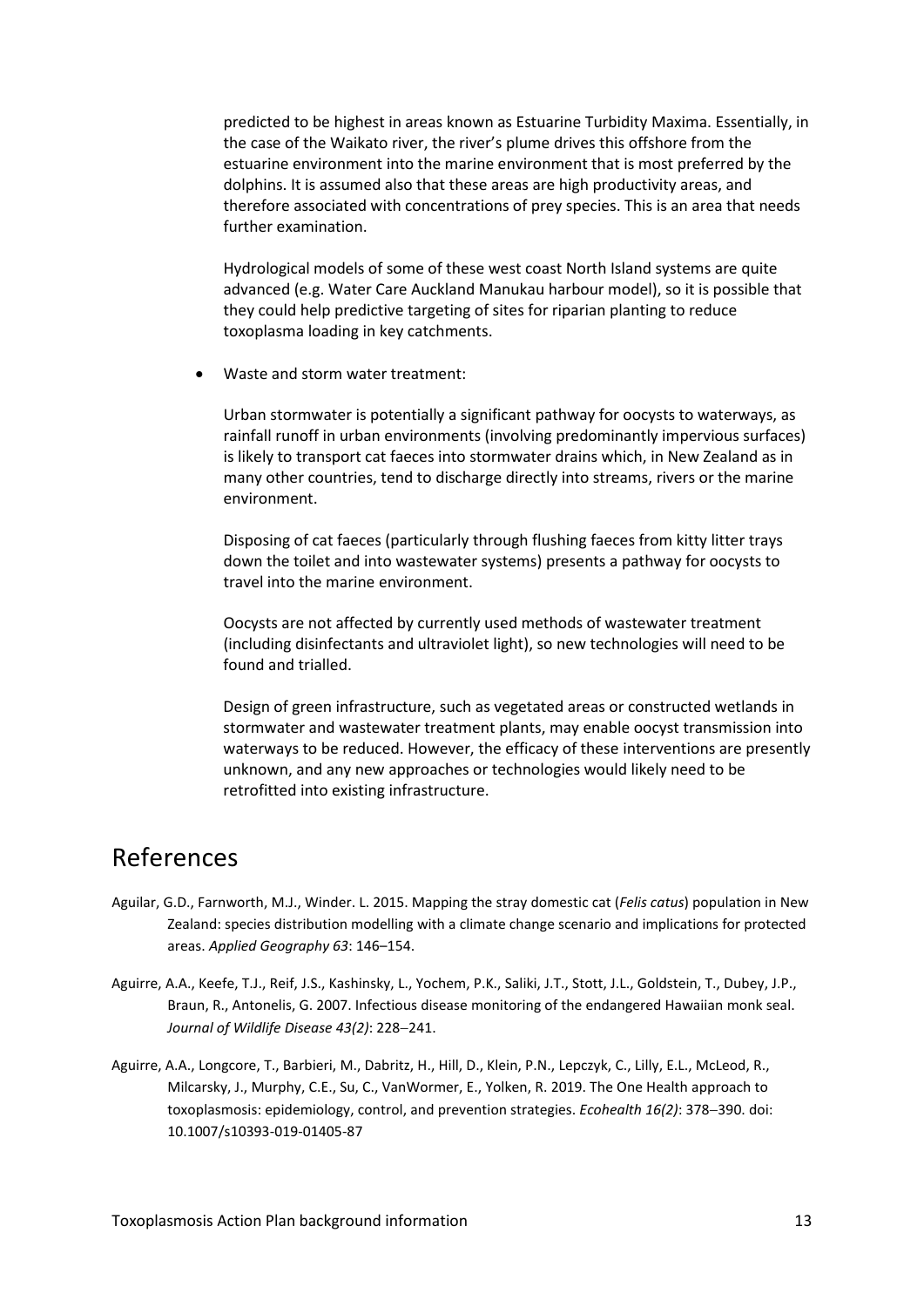- Afonso, E., Thulliez, P., Pontier, D., Gilot-[Fromont, E. 2007. Toxoplasmosis in prey species and consequenc](https://www.zotero.org/google-docs/?jwRZE3)es [for prevalence in feral cats: not all prey species are equal.](https://www.zotero.org/google-docs/?jwRZE3) *[Parasitology 134](https://www.zotero.org/google-docs/?jwRZE3)*: 1963−1971. doi:10.1017/S0031182007003320
- Baker, A.N., Smith, A.N.H., Pichler, F.B. 2002. Geographical variation in Hector's dolphin: recognition of new subspecies of *Cephalorhynchus hectori*. *Journal of the Royal Society of New Zealand 32(4)*: 713–727.
- Baker, C.S., Boren, L., Childerhouse, S., Constantine, R., van Helden, A., Lundquist, D., Rayment, W., Rolfe, J.R. 2019. Conservation status of New Zealand marine mammals, 2019. *New Zealand Threat Classification Series 29*. Department of Conservation, Wellington. 18 p.
- Baker, C.S., Steel, D., Hamner, R., Hickman, G., Boren, L., Arlidge, W., Constantine, R. 2016. Estimating the abundance and effective population size of Māui dolphins using microsatellite genotypes in 2015–16, with retrospective matching to 2001–16. Department of Conservation, Auckland.
- Barbieri, M.M., Kashinsky, L., Rotstein, D.S., Colegrove, K.M., Haman, K.H., Magargal, S.L., Sweeny, A.R., Kaufman, A.C., Grigg, M.E., Littnan, C.L. 2016. Protozoal-related mortalities in endangered Hawaiian monk seals *Neomonachus schauinslandi*. *Diseases of Aquatic Organisms 121(2)*: 85–95.
- [Burgess, T.L., Tinker, M.T., Miller, M.A., Bodkin, J.L., Murray, M.J., Saarinen, J.A., Nichol, L.M., Larson, S.,](https://www.zotero.org/google-docs/?jwRZE3)  [Conrad, P.A., Johnson, C.K. 2018. Defining the risk landscape in the context of pathog](https://www.zotero.org/google-docs/?jwRZE3)en pollution: *Toxoplasma gondii* [in sea otters along the Pacific Rim.](https://www.zotero.org/google-docs/?jwRZE3) *[Royal Society Open Science](https://www.zotero.org/google-docs/?jwRZE3) 5*: 171−178*.* [doi:http://dx.doi.org/10.1098/rsos.171178](https://www.zotero.org/google-docs/?jwRZE3)
- CDC 2018. Parasites Toxoplasmosis (*Toxoplasma* infection). Retrieved 19 June 2019, from https://www.cdc.gov/parasites/toxoplasmosis/index.html
- Conrad, P.A., Miller, M., Kreuder, C., James, E.R., Mazet, J., Dabritz, H., Jessup, D.A., Gulland, F., Grigg, M.E. 2005. Transmission of *Toxoplasma*: clues from the study of sea otters as sentinels of *Toxoplasma gondii* flow into the marine environment. *International Journal for Parasitology 35(11*–*12)*: 1155– 1168.
- Cooke, J., Constantine, R., Hamner, R.M., Steele, D., Baker, C.S. 2019. Population dynamics modelling of the Māui dolphin based on genotype capture-recapture with projections involving bycatch and disease risk. *New Zealand Aquatic Environment and Biodiversity Report No. 216*. Ministry for Primary Industries, Wellington, New Zealand.
- Coupe, A., Howe, L., Burrows, E., Sine, A., Pita, A., Velathanthiri, N, Vallée, E., Hayman, D., Shapiro, K., Roe, W.D. 2018. First report of *Toxoplasma gondii* sporulated oocysts and *Giardia duodenalis* in commercial green-lipped mussels (*Perna canaliculus*) in New Zealand. *Parasitology Research 117(5)*: 1453–1463.
- Dubey, J. 2002. A review of toxoplasmosis in wild birds. *Veterinary Parasitology 106*: 121–153.
- Dubey, J. 2009. Toxoplasmosis in sheep The last 20 years. *Veterinary Parasitology 163*: 1–14.
- Dumetre, A., Darde, M.L. 2003. How to detect *Toxoplasma gondii* oocysts in environmental samples? *FEMS Microbiology Review 27*: 651–661.
- [Farnworth, M.J., Campbell, J., Adams, N.J. 2011. What's in a](https://www.zotero.org/google-docs/?jwRZE3) name? Perceptions of stray and feral cat welfare [and control in Aotearoa, New Zealand.](https://www.zotero.org/google-docs/?jwRZE3) *[Journal of Applied Animal Welfare Science 14](https://www.zotero.org/google-docs/?jwRZE3)*: [59–74.](https://www.zotero.org/google-docs/?jwRZE3)  [doi:10.1080/10888705.2011.527604](https://www.zotero.org/google-docs/?jwRZE3)

[Fitzgerald, A.M., Karl, B.J. 1979. Foods of feral house cats \(](https://www.zotero.org/google-docs/?jwRZE3)*Felis catus* L.) in forest of the Orongorongo Valley,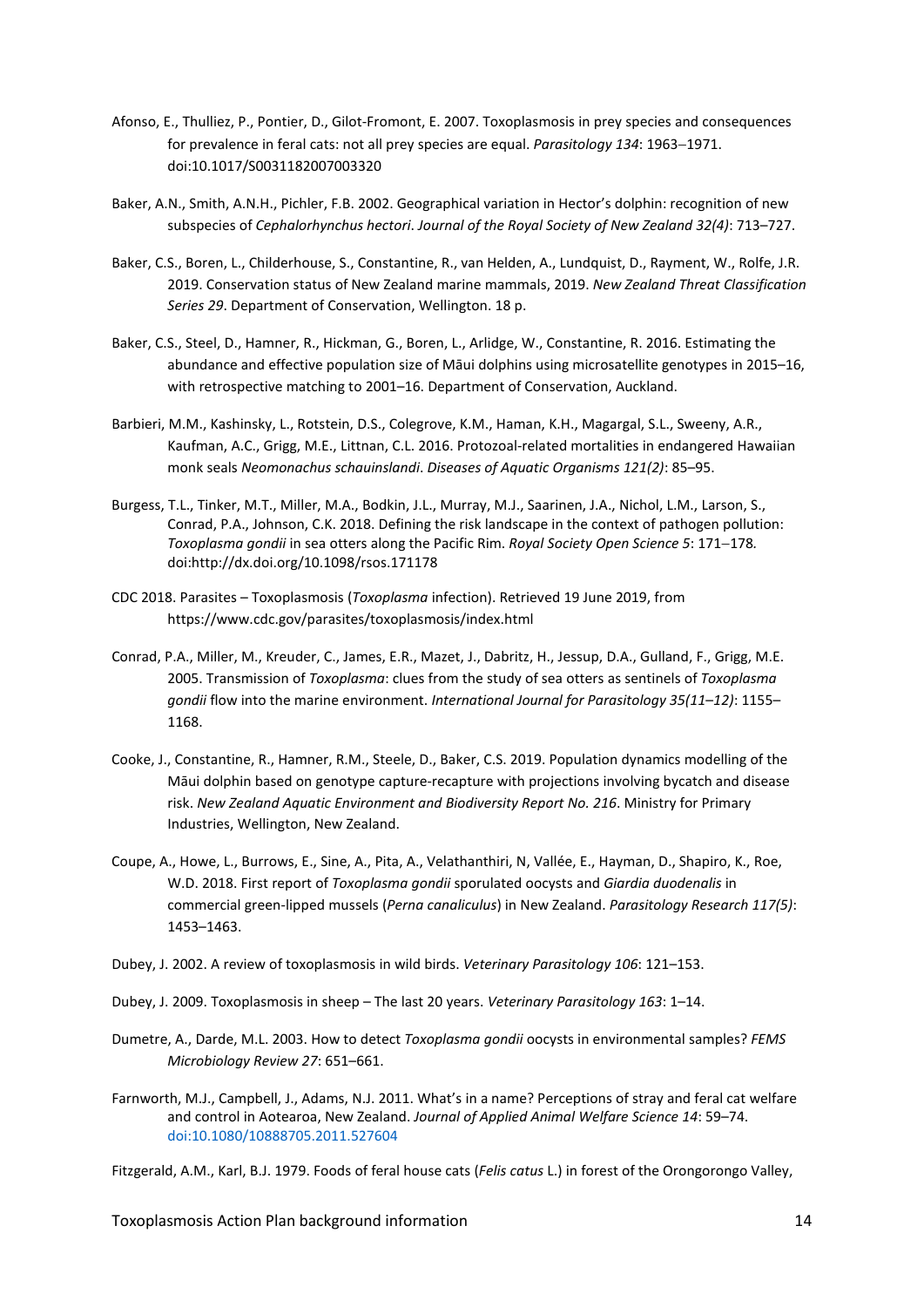[Wellington.](https://www.zotero.org/google-docs/?jwRZE3) *[New Zealand Journal of Zoology 6](https://www.zotero.org/google-docs/?jwRZE3)*: [107–126.](https://www.zotero.org/google-docs/?jwRZE3)

- Hollings, T., Jones, M., Mooney, N., McCallum, H. 2013. Wildlife disease ecology in changing landscapes: Mesopredator release and toxoplasmosis. International *Journal for Parasitology: Parasites and Wildlife 2*: 110–118.
- Honnold, S.P., Braun, R., Scott, D.P., Sreekumar, C., Dubey, J.P. 2005. Toxoplasmosis in a Hawaiian monk seal (*Monachus schauinslandi). Journal of Parasitology 91(3)*: 695–697.
- Howe, L., Hunter, S., Burrows, E., Roe, W. 2014. Four cases of fatal toxoplasmosis in three species of endemic New Zealand birds. *Avian Diseases 58(1)*:171–175.
- Hunt, S., Jones, H.F.E. 2020. The fate of river-borne contaminants in the marine environment: characterising regions of freshwater influence (ROFIs) and estuary plumes using idealised models and satellite images. *Marine Pollution Bulletin 156*, July 2020,<https://doi.org/10.1016/j.marpolbul.2020.111169>
- IWC SC 2019. Report of the 2019 meeting of the International Whaling Commission Scientific Committee. SC68/A. Nairobi, Kenya, 10−23 May 2019.
- Kreuder, C.., Miller, M.A., Jessup, D.A., Lowenstein, L.J., Harris, M.D., Ames, J.A., Carpenter, T.E., Conrad, P.A., Mazet, J.A.K. 2003. Patterns of mortality in southern sea otters (*Enhydra lutris nereis*) from 1998 to 2001. *Journal of Wildlife Diseases 39*: 495–509.
- Lindsay, D.S., Collins, M.V, Mitchell, S.M., Cole, R.A., Flick, G.J., Wetch, C.N., Lindquist, A., Dubey, J.P. 2003. Sporulation and survival of *Toxoplasma gondii* oocysts in seawater. *Journal of Eukaryotic Microbiology 500*: S687–S688.
- MacKenzie, D.I., Clement, D.M. 2014. Abundance and distribution of ECSI Hector's dolphin. *New Zealand Aquatic Environment and Biodiversity Report No. 123*, Ministry for Primary Industries, Wellington, New Zealand. 112 p.
- MacKenzie, D.I., Clement, D.M. 2016. Abundance and distribution of WCSI Hector's dolphin: supplemental material. *New Zealand Aquatic Environment and Biodiversity Report No. 168*, Ministry for Primary Industries, Wellington, New Zealand.
- Migaki, G., Sawa, T.R., Dubey, J.P. 1990. Fatal disseminated toxoplasmosis in a Spinner Dolphin (*Stenella longirostris*). *Veterinary Pathology 27*: 464–464.
- Michael, S.A., Hayman, D.T.S., Gray, R., Zhang, J., Rogers, L., Roe, W.D. (2019) Pup mortality in New Zealand sea lions (Phocarctos hookeri) at Enderby Island, Auckland Islands, 2013-18. *PLoS ONE 14(11)*: e0225461. https://doi.org/10.1371/journal.
- Miller, M.A., Gardner, I.A., Kreuder, C., Paradies, D.M., Worcester, K.R., Jessup, D.A., Dodd, E., Harris, M.D., Ames, J.A., Packham, A.E., Conrad, P.A. 2002. Coastal freshwater runoff is a risk factor for *Toxoplasma gondii* infection of southern sea otters (*Enhydra lutris nereis*). *International Journal for Parasitology 32(8)*: 997–1006.
- MPI 2015. Risk profile update: *Toxoplasma gondii* in red meat and meat products. Ministry for Primary Industries Technical Paper No: 2015/33.
- [Murphy, E.C., Keedwell, R.J., Brown, K.P., Westbrooke, I. 2004. Diet of mammalian predators in braided river](https://www.zotero.org/google-docs/?jwRZE3)  [beds in the central South Island, New Zealand.](https://www.zotero.org/google-docs/?jwRZE3) *[Wildlife Research 31](https://www.zotero.org/google-docs/?jwRZE3)*: 631–[638. doi:10.1071/WR03033](https://www.zotero.org/google-docs/?jwRZE3)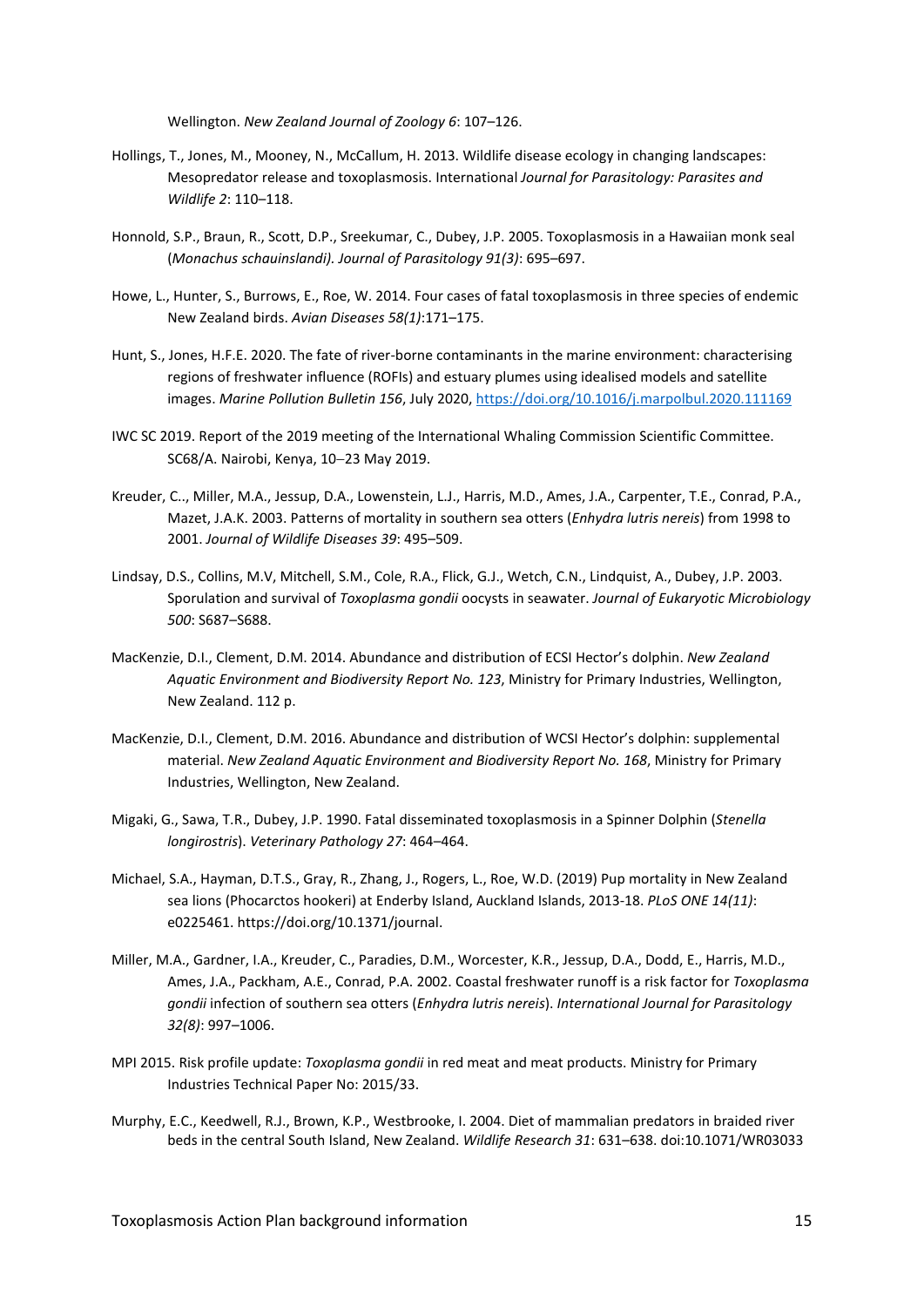- New Zealand National Cat Management Strategy Discussion Paper September 2017. National Cat Management Strategy Group. Retrieved 19 June 2019 from, [http://www.nzcac.org.nz/images/downloads/nz](http://www.nzcac.org.nz/images/downloads/nz-national-cat-management-strategy-discussion-paper.pdf)national-cat-management-strategy[-discussion-paper.pdf](http://www.nzcac.org.nz/images/downloads/nz-national-cat-management-strategy-discussion-paper.pdf)
- Prusa, A.R., Kasper, D.C., Sawers, L., Walter, E., Hayde, M., et al. 2017. Congenital toxoplasmosis in Austria: Prenatal screening for prevention is cost-saving. *PLOS Neglected Tropical Diseases 11(7)*: e0005648.
- Roberts, J.O., Roe, W.D., Jones, H.F.E. 2020. The effects of *Toxoplasma gondii* on New Zealand wildlife: implications for conservation and management – submitted to the *Journal of Pacific Conservation Biology* – Manuscript ID PC20051
- Roberts, J.O., Webber, D.N., Edward, C.T.T., Roe, W.D., Doonan, I.J. 2019. Spatial risk assessment of threats to Hector's and Māui dolphins (*Cephalorhynchus hectori*). *New Zealand Aquatic Environment and Biodiversity Report No. 214*. Ministry for Primary Industries, Wellington, New Zealand. 168 p.
- Roe, W.D., Howe, L., Baker, E.J., Burrows, E., Hunter, S.A. 2013. An atypical genotype of *Toxoplasma gondii* as a cause of mortality in Hector's dolphins (*Cephalorhynchus hectori*). *Veterinary Parasitology 192*: 67–74.
- Roe, W., Michael, S., Fyfe, J., Burrows, E., Hunter, S.A., Howe, L. 2017. First report of systemic toxoplasmosis in a New Zealand sea lion (*Phocarctos hookeri*). *New Zealand Veterinary Journal 65(1)*:46–50.
- Shapiro, K., Bahia-Oliveira, L., Dixon B, Dumètre, A., deWit, L.A., VanWormer, E., Villena, I. 2019. Environmental transmission of *Toxoplasma gondii*: oocysts in water, soil and food*. Food and Waterborne Parasitology 12*. e00049.
- Shapiro, K., Conrad, P.A., Mazet, J.A.K., Wallender, W.W., Miller, W.A., Largier, J.L. 2010. Effect of estuarine wetland degradation on transport of *Toxoplasma gondii* surrogates from land to sea. *Applied and Environmental Microbiology 76*: 6821–6828. doi:10.1128/AEM.01435-10
- Stelzer, S., Basso, W., Benavides Silván, J., Ortega-Mora, L.M., Maksimov, P., Gethmann, P., Conraths, F.J., Schares, G. 2019. *Toxoplasma gondii* infection and toxoplasmosis in farm animals: risk factors and economic impact. *Food and Waterborne Parasitology 15*: e00037.
- Suijkerbuijk, A.W.M., van Gils, P.F., Bonačić Marinović, A.A., Feenstra, T.L., Kortbeek, L.M., Mangen, M.J., Opsteegh, M., de Wit, G.A., van der Giessen, J.W. 2018. The design of a social cost-benefit analysis of preventive interventions for toxoplasmosis: an example of the One Health approach. *Zoonosese Public Health 65(1)*: 185–194.
- Tenter, A.M., Heckeroth, A.R., Weiss, L.M. 2000. *Toxoplasma gondii*: from animals to humans. *International Journal of Parasitology 30*: 1217–1258.
- Tompkins, D.M. 2014. Potential of Feral Cat Control to Reduce the Incidence of Toxoplasmosis on Sheep Farms. Report Addendum. Landcare research. Report prepared for Hawkes Bay Regional Council.
- VanWormer, E., Carpenter, T.E., Singh, P., Shapiro, K., Wallender, W.W., Conrad, P.A., Largier, J.L., Maneta, M.P., Mazet, J.A.K. 2016. Coastal development and precipitation drive pathogen flow from land to sea: evidence from a *Toxoplasma gondii* and felid host system. *Scientific Reports 6*: 29252.
- Webster, J.P. 2001. Rats, cats, people and parasites: the impact of latent toxoplasmosis on behaviour. *Microbes and Infection 3(12)*: 1037–1045.
- Work, T., Massey, J., Lindsay, D., Dubey, J. 2002. Toxoplasmosis in three species of native and introduced Hawaiian birds. *The Journal of Parasitology 88(5)*: 1040–1042.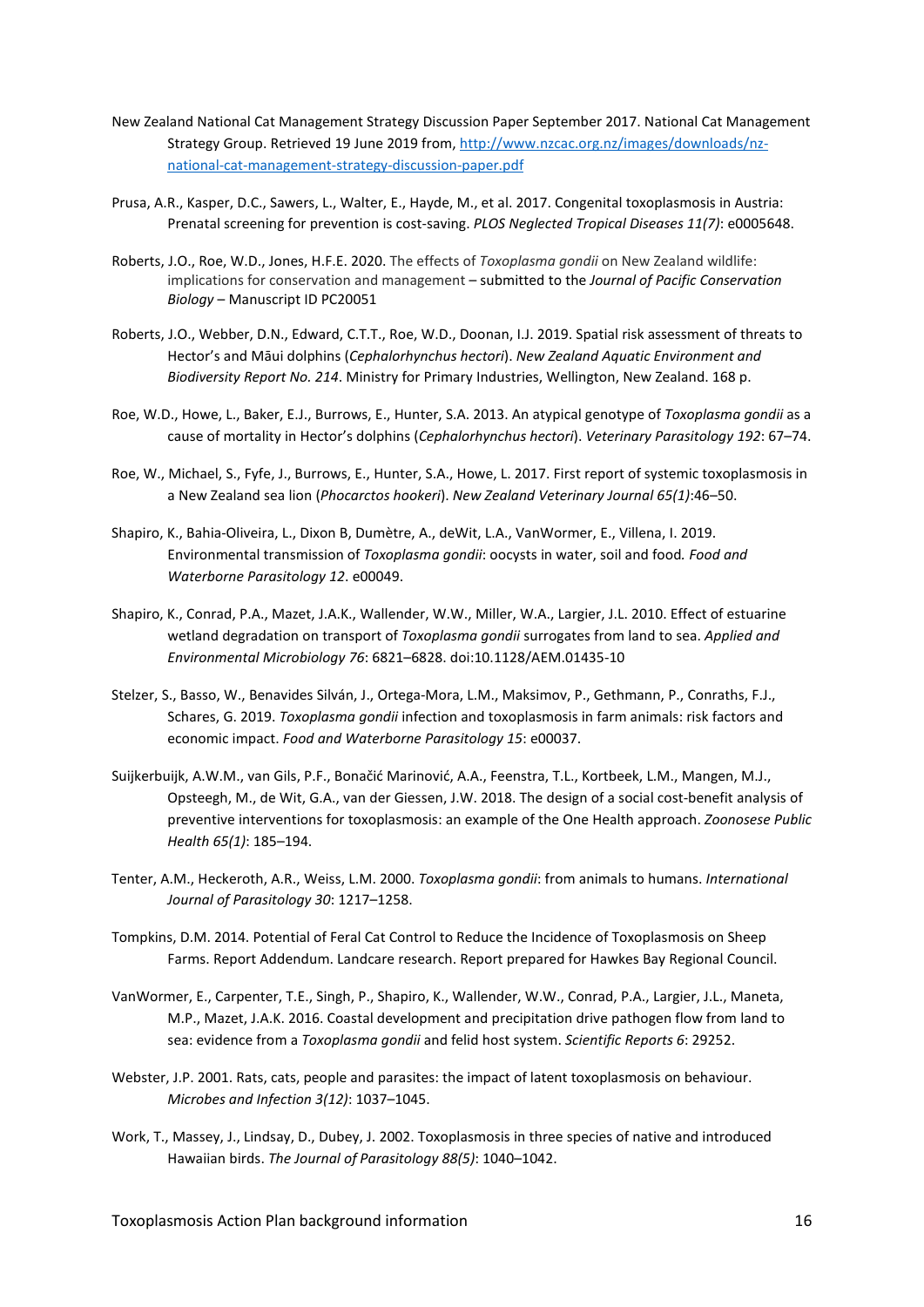- Work, T.M., Verma, S.K., Su, C., Medeiros, J., Kaiakapu, T., Kwok, O.C., Dubey, J.P. 2016. *Toxoplasma gondii* antibody prevalence and two new genotypes of the parasite in endangered Hawaiian geese (nene: *Branta sandvicensis*). *Journal of Wildlife Diseases 52(2)*: 253–257.
- Zarkovic, A., MacMuray ,C., Deva, N., Ghosh, S., Whitley, D., Guest, S. 2007. Seropositivity rates for *Bartonella henselae*, *Toxocara canis* and *Toxoplasma gondii* in New Zealand blood donors. *Clinical and Experimental Ophthalmology 35(2)*: 131–134.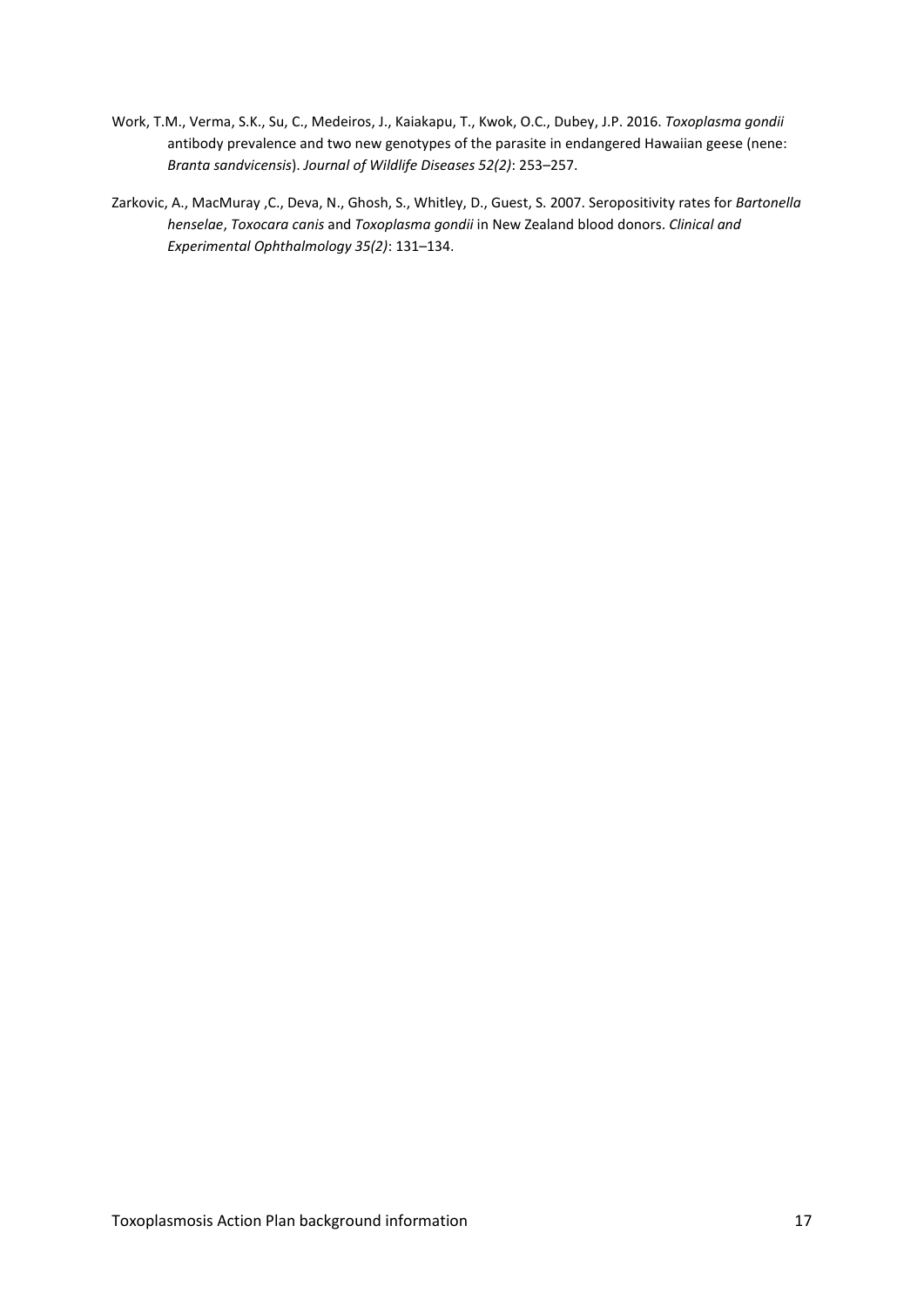# <span id="page-17-0"></span>Appendix 1: Potential research projects

#### *Identifying 'hotspots' of toxoplasma contamination in marine and freshwater environments*

To inform spatial prioritisation of management actions, there is a need to determine whether there are spatial 'hotspots' of toxoplasma contamination and where these might be, and whether there are particular cat host population(s) which carry the atypical *Toxoplasma gondii* genotype that has been shown to be lethal to the dolphins<sup>[49](#page-17-1)</sup>. A spatially resolved cat sampling programme would determine whether the lethal toxoplasma genotype originates in certain cat populations, with populations defined spatially and by type (i.e. owned (pet) or unowned (stray or feral)).

Direct testing for toxoplasma oocyst loading in water samples is not straightforward. There is a need to investigate the viable options for sampling toxoplasma in water (for example, by using filterfeeding organisms such as mussels) to validate estimates of oocyst loading to marine environments and help identify sources of contamination within freshwater catchments.

Improved hydrological models and/or spatial analysis, incorporating data from the above, may help to identify 'hotspots' and better understand the spread of toxoplasma oocysts from land to sea. This needs to be at a spatial resolution that is useful for prioritisation of management actions (i.e. catchment or sub-catchment scales) and to consider transport pathways for oocysts between the terrestrial and the marine environment and how these might be mediated by different habitat and land use types (e.g. urban vs. rural, vegetated vs. non-vegetated). This research may also need to consider potential seasonal or temporal patterns in toxoplasma contamination related to, for example, seasonally variable freshwater flows, or toxoplasma oocyst shedding by cats, and whether this could influence infection or mortality rates in dolphins.

#### *Vaccination of cats against toxoplasmosis*

Widespread vaccination of domestic cats against toxoplasmosis could reduce *Toxoplasma* loading to the environment. Sheep can be vaccinated against toxoplasmosis using a vaccine (Toxovax®) that is widely used in several countries including New Zealand and the UK to reduce abortions and lamb loss due to infection with this disease<sup>50</sup>. Several experimental cat-specific vaccines have been developed<sup>[51](#page-17-3)</sup>, but no vaccine is currently commercially available in New Zealand or overseas. The potential for commercialisation of a vaccine that could be used in domestic cats needs to be investigated; this could provide a long-term solution to the impacts of toxoplasmosis on dolphins and other affected species (including people).

Note that development of a vaccine would likely be extremely expensive (i.e. requiring millions of dollars) and would need to be driven commercially. It is unlikely to be funded only in the context of conservation of Hector's and Māui dolphins; but is mentioned here for completeness and to highlight the potential need in the wider context of toxoplasmosis management for wildlife, agriculture and human health.

#### *Identify and address the barriers to cat owner behaviour change*

Changing people's behaviour is challenging and some behaviours that are likely to be effective for conservation, such as keeping cats indoors, have been shown to be unlikely to be adopted by cat

<span id="page-17-1"></span><sup>49</sup> Roe et al. 2013

<span id="page-17-2"></span><sup>50</sup> e.g. Innes et al. 2009, Garcia et al. 2014

<span id="page-17-3"></span><sup>51</sup> e.g. Frenkel et al. 1991, Ramakrishnan et al. 2019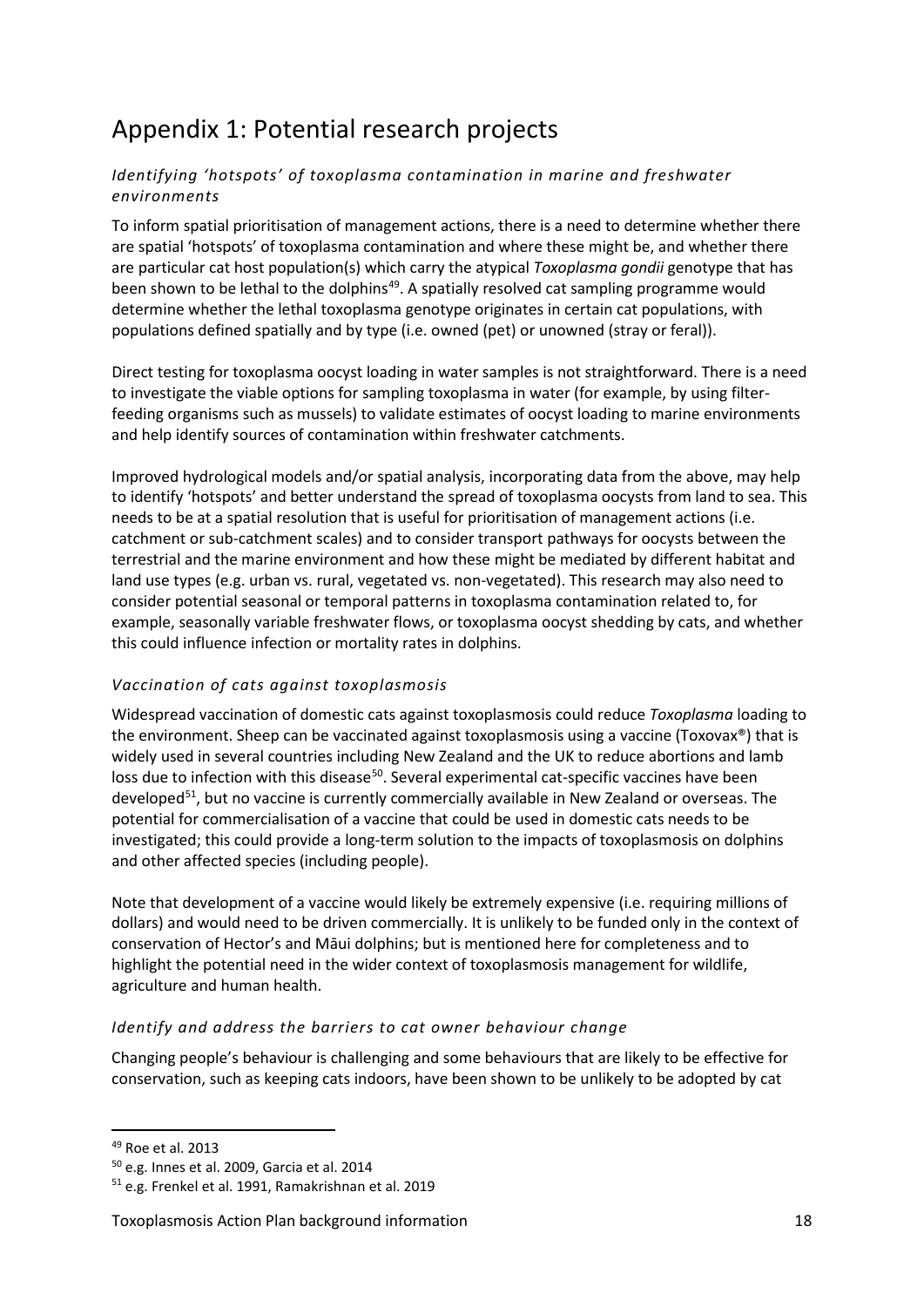owners<sup>[52](#page-18-0)</sup>. There is a need to confirm the cat owner behaviours that would reduce toxoplasma transmission, determine what barriers prevent or reduce people complying with these and what potential interventions could increase compliance with desired behaviours.

#### *Review and/or develop stormwater and wastewater toxoplasma treatment options*

Toxoplasma oocysts are resistant to standard wastewater disinfection processes, including UV treatment, and so are unlikely to be removed in wastewater treatment. If cat faeces are introduced into the sewage system, then wastewater treatment plant discharges would be a source of toxoplasma to freshwater and marine environments. Urban stormwater is potentially a significant source of toxoplasma to waterways, as rainfall runoff in urban environments (with predominantly impervious surfaces) is likely to transport cat faeces into stormwater drains. There is a need to review the potential for design (or retrofitting) of stormwater treatment devices to reduce toxoplasma transmission to freshwater or marine environments. For example, there may be potential to trap oocysts in catch pit inserts, especially where oocysts may flocculate, or attach to sediment or other particulates.

#### *Develop guidelines for wetland restoration*

Wetlands can reduce transmission of toxoplasma into freshwater and marine environments by trapping oocysts in wetland vegetation. Wetland restoration and riparian planting is already undertaken in many catchments to improve biodiversity and water quality; mitigating the threat of toxoplasmosis to the marine environment would provide further justification for this work. However, wetlands would need to have adequate capacity to process peak (flood) flows (i.e. be large enough) and contain dense vegetation to be effective at trapping oocysts. Furthermore, wetlands cannot be implemented everywhere (e.g. where urban development is located on the edge of waterways, and/or where urban stormwater infrastructure cannot be re-routed). It is also important that pest control is incorporated in wetland or riparian restoration projects, otherwise these areas can provide habitat for stray or feral cat populations, which could counteract other toxoplasma mitigation measures. Guidelines for wetland design (including size, location, type of vegetation and pest control measures) need to be developed to ensure any wetland restoration is effective at reducing toxoplasma oocyst input to marine environments.

#### *Review stranding rates by cause of death*

Currently, estimates of mortality associated with toxoplasmosis rely on the assumption that the outcomes of examinations of beachcast dolphins are representative of all possible causes of death. There is a need to review existing information with respect to stranding rates by cause of death to explore this assumption. The review should assess the likely discovery rate for dead dolphins and whether this varies by subpopulation, geographic location, time of year etc., as well as cause of death.

#### *Increase necropsy data available*

Increased necropsy data gained from an increased recovery rate of dolphin carcasses would also reduce uncertainty in the estimation of dolphin mortality rates due to toxoplasmosis and other causes. The review of stranding rates and cause of death might also to be able to provide recommendations around how carcass recovery rates could be increased. For example, by surveying beaches at certain times of year, following onshore winds, or locations known to be debris collection points. Likely stranding locations might be informed by modelling the drift of carcasses in ocean

<span id="page-18-0"></span><sup>52</sup> e.g. Linklater et al. 2019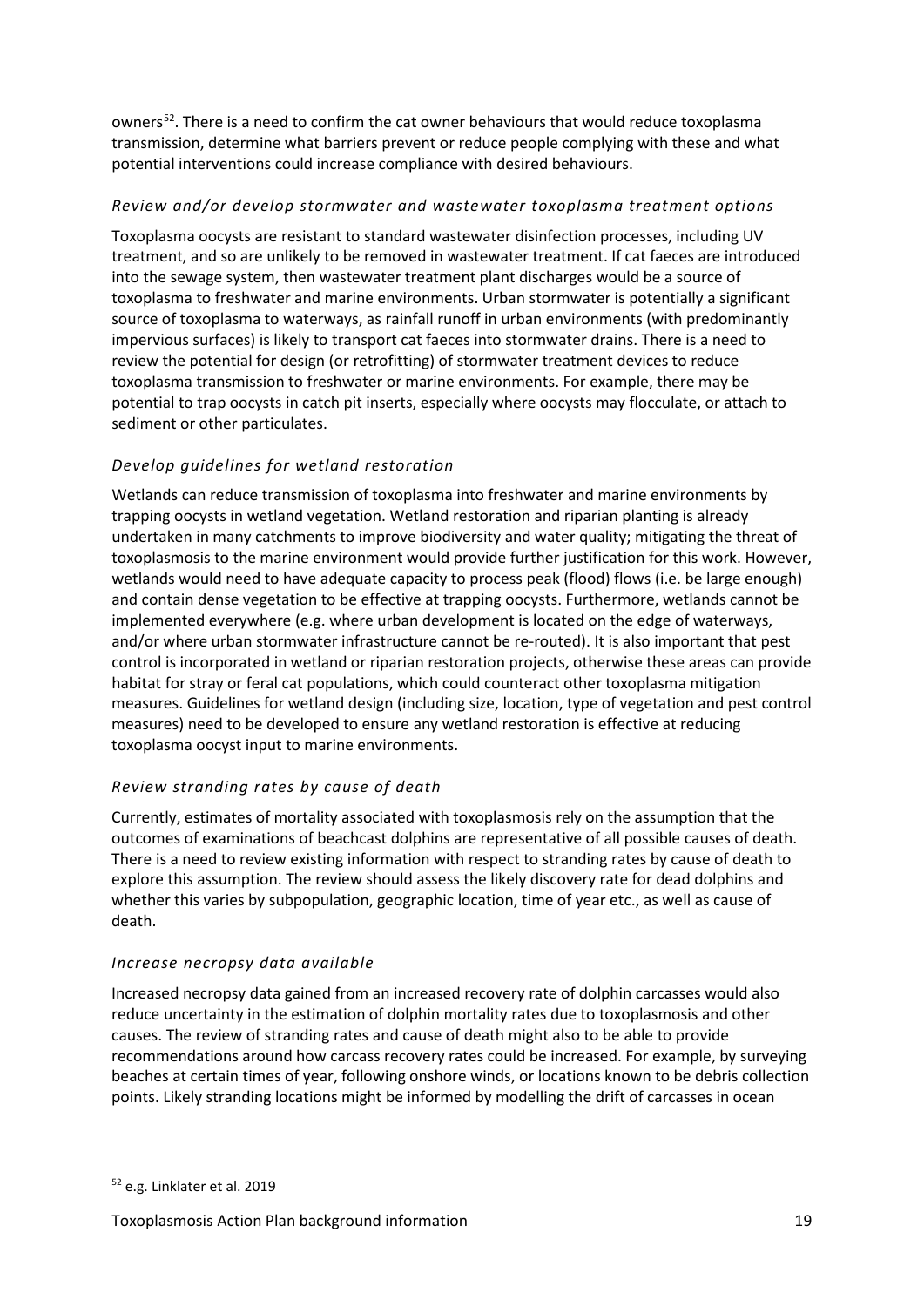currents<sup>[53](#page-19-0)</sup>, in a similar way to that used for predicting oil dispersal, or the trajectories of other floating objects, based on hydrodynamic models.

A social science study could be used to understand what (if anything) prevents the public from reporting dead dolphins, and how best to target an education campaign that would improve awareness around the importance of reporting beachcast dolphins to the DOC Hotline.

If more beachcast carcasses were able to be recovered, then the necropsy programme would likely need greater funding to handle the increased volume of necropsies and associated tests required.

#### *Increase sampling for toxoplasma infection in other species*

Hector's and Māui dolphins are not the only species impacted by toxoplasmosis, although the full extent of this disease on New Zealand's conservation values, economic values and human health is presently unknown. Increased sampling for toxoplasma infection, and associated morbidity and mortality, in native species (particularly other marine mammals) identified through the literature review, or through other research, will help to ascertain the wider implications of this parasite on biodiversity in general. Combined with existing knowledge on the impacts of toxoplasmosis on agriculture and human health, an understanding of its effects on wider biodiversity values may help to guide and prioritise future research, actions and investment.

#### *Identifying the pathway of infection to the dolphins*

Sampling for toxoplasma in paratenic hosts in marine food chains, such as fish and invertebrates, would improve understanding of the pathway of infection between cats and dolphins and may provide opportunity for potential management actions.

#### *Increasing understanding of other factors that might increase the dolphins' susceptibility to toxoplasma infection and associated morbidity and mortality*

Although fatal toxoplasmosis in many species is often associated with immunosuppressed individuals, the Hector's and Maui dolphins that are confirmed to have died from toxoplasmosis did not appear to be immunocompromised (in that there was no evidence of underlying morbillivirus infection<sup>[54](#page-19-1)</sup>. However, there is a need to increase understanding of other factors (e.g. contamination with other pollutants, other infections, genetics, pregnancy, prey availability) that might increase susceptibility in the dolphins to toxoplasma infection and associated morbidity or mortality.

#### *References*

- Frenkel, J.K., Pfefferkorn, E.R., Smith, D.D., Fishback, J.L. 1991. Prospective vaccine prepared from a new mutant of *Toxoplasma gondii* for use in cats*. American Journal of Veterinary Research 52*: 759–763.
- Garcia, J.L., Innes, E.A., Katzer, F. 2013. Current progress towards vaccines against *Toxoplasma gondii*. *Vaccine: Development and Therapy 4*: 23–37.
- Innes, E.A., Bartley, P.M., Maley, S., Katzer, F., Buxton, D. 2009. Veterinary vaccines against *Toxoplasma gondii*. *Mem. Inst. Oswaldo Cruz, Rio de Janeiro 104(2)*: 246–251.

<span id="page-19-0"></span><sup>53</sup> e.g. Peltier et al. 2012

<span id="page-19-1"></span><sup>54</sup> Roe et al. 2013

Toxoplasmosis Action Plan background information 20